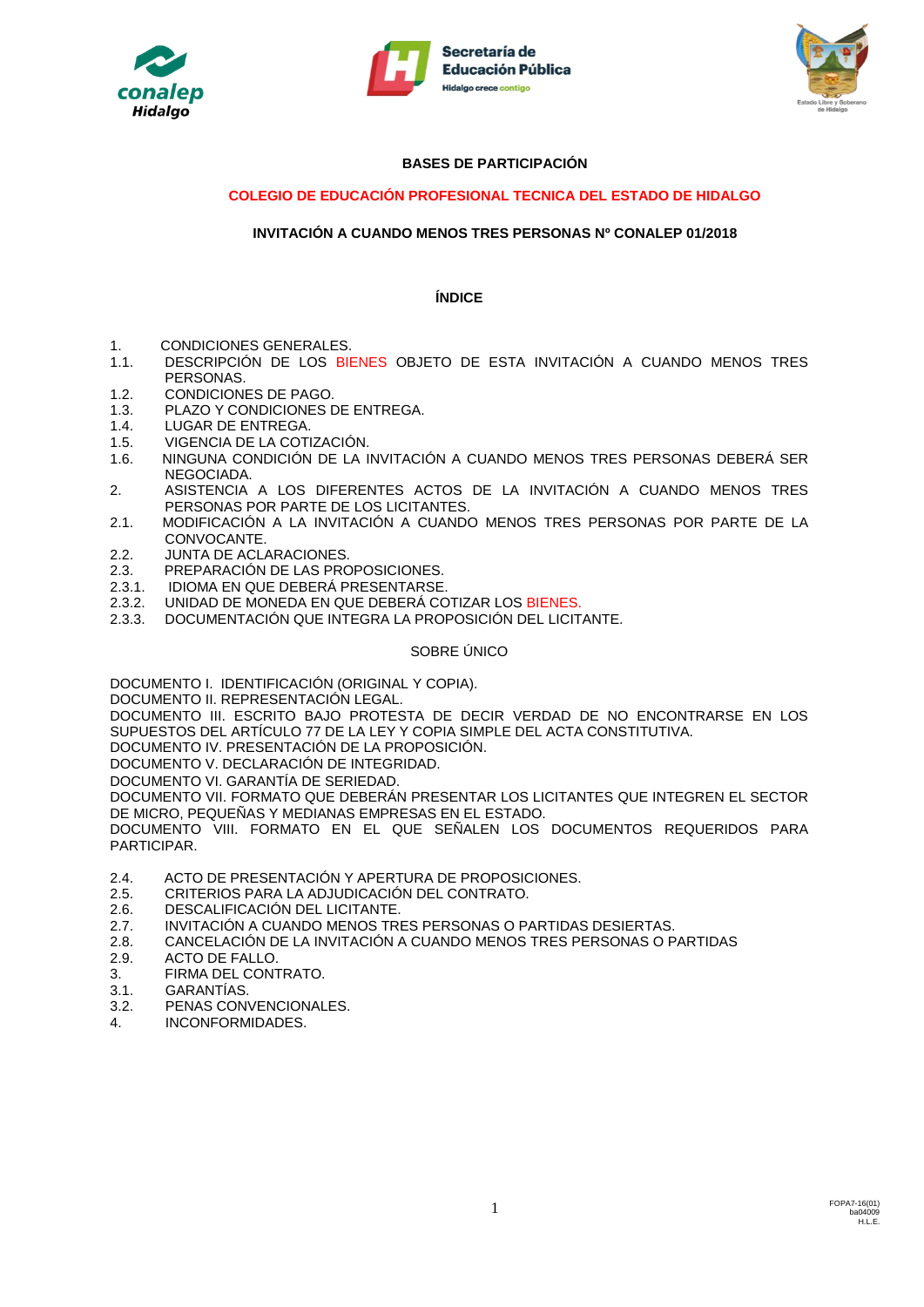





# **BASES DE PARTICIPACIÓN**

# **COLEGIO DE EDUCACIÓN PROFESIONAL TECNICA DEL ESTADO DE HIDALGO**

# **INVITACIÓN A CUANDO MENOS TRES PERSONAS Nº CONALEP 01/2018**

## **LA PRESENTE INVITACIÓN A CUANDO MENOS TRES PERSONAS SERÁ PRESENCIAL**

#### **1. CONDICIONES GENERALES**

EN CUMPLIMIENTO A LAS DISPOSICIONES QUE ESTABLECE LA CONSTITUCIÓN POLÍTICA DEL ESTADO LIBRE Y SOBERANO DE HIDALGO EN SU ARTÍCULO 108 Y LA LEY DE ADQUISICIONES, ARRENDAMIENTOS Y SERVICIOS DEL SECTOR PÚBLICO DEL ESTADO DE HIDALGO, EN SUS ARTÍCULOS 40, 58 Y 59, SU REGLAMENTO Y DEMÁS CORRELATIVOS, CONVOCA A LAS PERSONAS FÍSICAS Y MORALES CON CAPACIDAD TÉCNICA Y ECONÓMICA QUE DESEEN PARTICIPAR EN LA INVITACIÓN A CUANDO MENOS TRES PERSONAS **NO. CONALEP 01/2018** PARA LA ADQUISICIÓN **DE OTROS MATERIALES Y ARTICULOS DE CONSTRUCCIÓN Y REPARACIÓN**, CON DISPONIBILIDAD PRESUPUESTARIA AUTORIZADA MEDIANTE **ACTA DE LA SEGUNDA SESION EXTRAORDINARIA DEL 2018**, EMITIDO POR LA H. JUNTA DIRECTIVA DEL CONALEP HIDALGO DEL EJERCICIO FISCAL 2018 y OFICIO OPD/DAR/CAAYSSP/034/2018, CONFORME A LA PRESENTE CONVOCATORIA PÚBLICA.

#### **1.1. DESCRIPCIÓN DE LOS** BIENES **OBJETO DE ESTA INVITACIÓN A CUANDO MENOS TRES PERSONAS.**

LOS BIENES OBJETO DE ESTA INVITACIÓN A CUANDO MENOS TRES PERSONAS SE DESCRIBEN EN EL ANEXO Nº1 DE ESTAS BASES, LAS CUALES CONFORMAN UN TOTAL DE **28** PARTIDAS.

#### **1.2. CONDICIONES DE PAGO**

EL PAGO TOTAL SE EFECTUARÁ A LOS **10** DÍAS HÁBILES DESPUÉS DE LA ENTREGA TOTAL DE LOS BIENES Y A SATISFACCIÓN DEL COLEGIO DE EDUCACIÓN PROFESIONAL TECNICA DEL ESTADO DE HIDALGO. LOS PRECIOS PERMANECERÁN FIJOS Y NO HABRÁ ESCALATORIA ALGUNA.

#### **NO HAY ANTICIPO.**

## **1.3. PLAZO Y CONDICIONES DE ENTREGA.**

EL PLAZO DE ENTREGA SERÁ DE **10** DÍAS HÀBILES, CONTADOS A PARTIR DE LA FIRMA DEL CONTRATO (ORDEN DE COMPRA) CORRESPONDIENTE.

LOS GASTOS POR CONCEPTO DE FLETES, SEGUROS, MANIOBRAS DE CARGA Y DESCARGA ETC., DEBERÁN ESTAR CONSIDERADOS EN EL PRECIO UNITARIO DE LOS BIENES. EL PROVEEDOR EFECTUARÁ EL TRASLADO DEL BIEN POR SU EXCLUSIVA CUENTA, BAJO SU RESPONSABILIDAD DEL DAÑO QUE PUEDA SUFRIR EL MISMO DURANTE EL TRASLADO.

## **1.4. LUGAR DE ENTREGA.**

**SE HARÁ** EN HORARIO DE **8:30 A 15:00** HRS. DE LUNES A VIERNES.

DE ACUERDO CON EL SIGUIENTE LISTADO:

**DIRECCION GENERAL** CIRCUITO EX HACIENDA DE LA CONCEPCION LOTE 17, SAN JUAN TILCUAUTLA, MPIO. SAN AGUSTIN TLAXIACA HGO. C.P 42160.

**PLANTEL TIZAYUCA** UBICADO, CALLE ORIENTE 3 SUR 2 LOTE 3 CIUDAD INDUSTRIAL TIZAYUCA HGO., C.P. 43800**;** 

**PLANTEL PACHUCA II** UBICADO EN AV. PRINCIPAL S/N FRACC. LOMAS NUEVA AIROSA PACHUCA, C.P. 42083;

**PLANTEL PACHUCA I** UBICADO EN PARQUE INDUSTRIAL CANACINTRA S/N, COLONIA CHACON, C.P. 42083, MINERAL DE LA REFORMA, HGO;

**PLANTEL VILLA DE TEZONTEPEC** UBICADO EN AV. JUAN ESCUTIA S/N, C.P. 43880, VILLA DE TEZONTEPEC, HGO. **PLANTEL TULANCINGO** UBICADO EN, CARR. TULANCINGO-ACATLÁN KM. 4.5 COL JALTEPEC C.P. 43700, TULANCINGO, HGO**;**

**PLANTEL TEPEJI DEL RIO** UBICADO EN AUTOPISTA MÉXICO-QUERÉTARO KM. 72 COL. NOXTONGO TEPEJI DEL RIO, HGO. C.P 42850**;**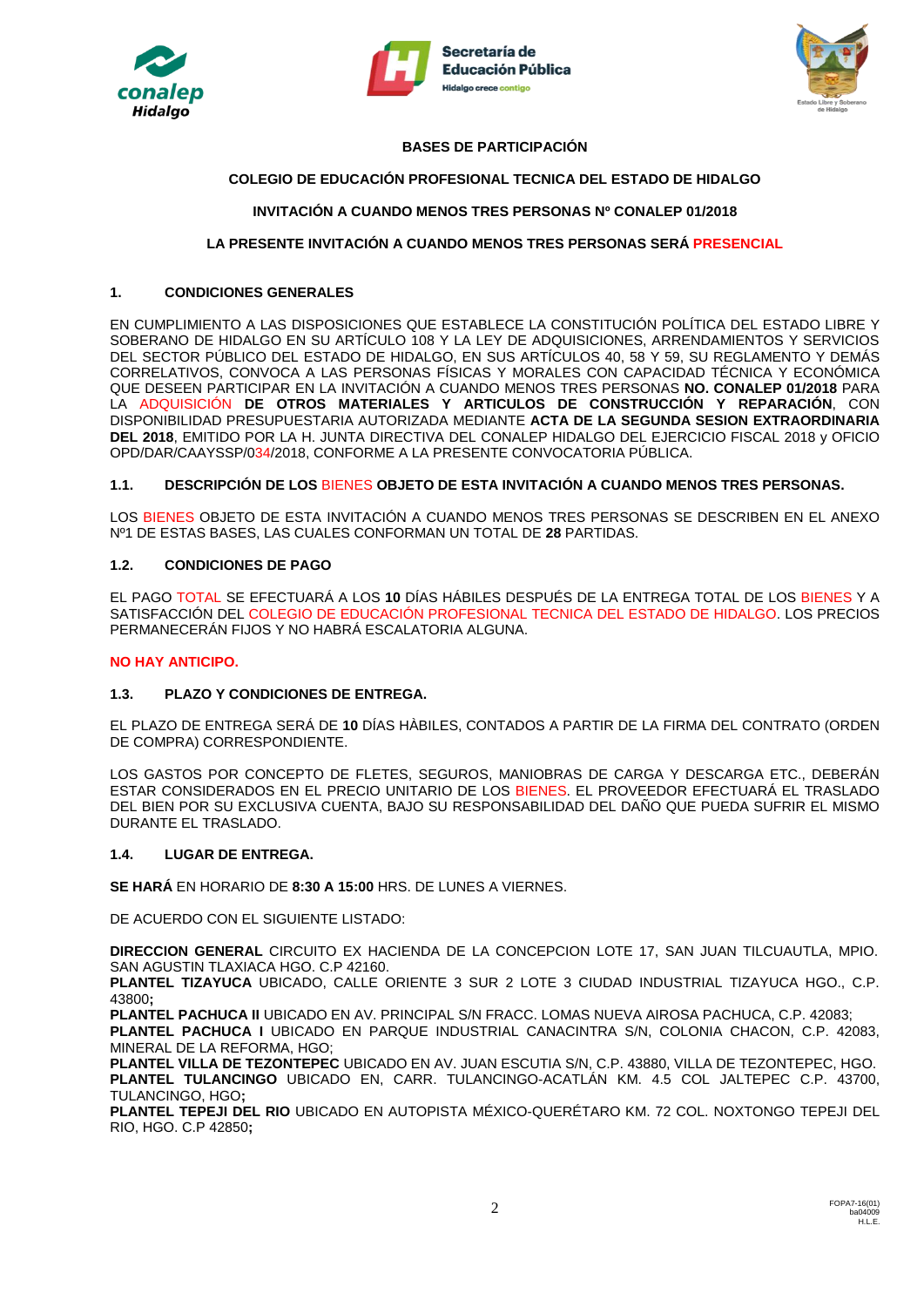





## **1.5. VIGENCIA DE LA COTIZACIÓN.**

LA VIGENCIA DE LA COTIZACIÓN ES COMO MÍNIMO DE 30 DÍAS HÁBILES. LOS LICITANTES DEBERAN APEGARSE ESTRICTAMENTE A LAS CONDICIONES ESTABLECIDAS EN LOS PUNTOS 1.2, 1.3, 1.4 Y 1.5.

#### **1.6 NINGUNA CONDICIÓN DE LA INVITACIÓN A CUANDO MENOS TRES PERSONAS DEBERÁ SER NEGOCIADA.**

LAS CONDICIONES CONTENIDAS EN LA INVITACIÓN A CUANDO MENOS TRES PERSONAS Y EN LAS PROPOSICIONES PRESENTADAS POR LOS LICITANTES NO PODRÁN SER NEGOCIADAS.

#### **2. ASISTENCIA A LOS DIFERENTES ACTOS DE LA INVITACIÓN A CUANDO MENOS TRES PERSONAS POR PARTE DE LOS LICITANTES.**

LA PRESENTE INVITACIÓN A CUANDO MENOS TRES PERSONAS SERÁ PRESENCIAL.

PARA LA ENTREGA DE LA INVITACIÓN PARA PARTICIPAR EN EL PROCEDIMIENTO DE INVITACIÓN A CUANDO MENOS TRES PERSONAS:

- A) PERSONA FISICA: FIRMAR DE RECIBIDO PONIENDO NOMBRE COMPLETO Y EN SU CASO SELLO, FECHA EN LA CUAL RECIBE LA INVITACIÓN.
- B) PERSONA MORAL: FIRMAR DE RECIBIDO PONIENDO NOMBRE COMPLETO, FECHA EN LA CUAL RECIBE LA INVITACIÓN, CARGO QUE DESEMPEÑA Y SELLO DE LA EMPRESA.

PREVIO AL ACTO DE PRESENTACIÓN Y APERTURA DE PROPOSICIONES, EL CONVOCANTE PODRÁ EFECTUAR EL REGISTRO DE PARTICIPANTES.

LA O LAS JUNTAS DE ACLARACIONES, EL ACTO DE PRESENTACIÓN Y APERTURA DE PROPOSICIONES Y EL ACTO DE FALLO, SE REALIZARÁN DE MANERA PRESENCIAL, A LOS CUALES PODRÁN ASISTIR LOS LICITANTES, SIN PERJUICIO DE QUE EL FALLO PUEDA NOTIFICARSE POR ESCRITO CONFORME A LO DISPUESTO POR EL ARTÍCULO 50 DE LA LEY.

A LOS ACTOS DEL PROCEDIMIENTO DE INVITACIÓN A CUANDO MENOS TRES PERSONAS PODRÁ ASISTIR CUALQUIER PERSONA EN CALIDAD DE OBSERVADOR, BAJO LA CONDICIÓN DE REGISTRAR SU ASISTENCIA Y ABSTENERSE DE INTERVENIR EN CUALQUIER FORMA EN LOS MISMOS, POR LO QUE NO FIRMARÁN NINGÚN DOCUMENTO QUE TENGA RELACIÓN CON EL ACTO AL QUE ASISTAN, DE ACUERDO A LO ESTABLECIDO EN EL ARTÍCULO 33 DE LA LEY.

DURANTE LOS ACTOS DE LA JUNTA DE ACLARACIONES, PRESENTACIÓN Y APERTURA DE PROPOSICIONES, Y FALLO, ÚNICAMENTE SE PERMITIRÁ EL ACCESO A LOS MISMOS A UN SÓLO REPRESENTANTE POR EMPRESA.

DURANTE EL DESARROLLO DE LA INVITACIÓN A CUANDO MENOS TRES PERSONAS, LOS LICITANTES NO PODRÁN TENER CONTACTO CON LAS ÁREAS EVALUADORAS DE LOS BIENES.

LAS ACTAS DE LAS JUNTAS DE ACLARACIONES, DEL ACTO DE PRESENTACIÓN Y APERTURA DE PROPOSICIONES, Y DE LA JUNTA PÚBLICA EN LA QUE SE DÉ A CONOCER EL FALLO SERÁN FIRMADAS POR LOS LICITANTES QUE HUBIERAN ASISTIDO, SIN QUE LA FALTA DE FIRMA DE ALGUNO DE ELLOS RESTE VALIDEZ O EFECTOS A LAS MISMAS, DE LAS CUALES SE PODRÁ ENTREGAR UNA COPIA A DICHOS ASISTENTES Y AL FINALIZAR CADA ACTO SE FIJARÁ UN EJEMPLAR DEL ACTA CORRESPONDIENTE EN UN LUGAR VISIBLE AL QUE TENDRÁ ACCESO EL PÚBLICO, EN EL DOMICILIO DEL ÁREA RESPONSABLE DEL PROCEDIMIENTO DE CONTRATACIÓN, POR UN TÉRMINO NO MENOR DE CINCO DÍAS HÁBILES.

ASIMISMO, SE DIFUNDIRÁ UN EJEMPLAR DE DICHAS ACTAS EN LA PÁGINA DE INTERNET DE ESTA CONVOCANTE. DICHO PROCEDIMIENTO SUSTITUIRÁ A LA NOTIFICACIÓN PERSONAL.

#### **2.1. MODIFICACIÓN DE LA INVITACIÓN A CUANDO MENOS TRES PERSONAS POR PARTE DE LA CONVOCANTE.**

EL **COLEGIO DE EDUCACIÓN PROFESIONAL TECNICA DEL ESTADO DE HIDALGO** SIEMPRE QUE ELLO NO TENGA POR OBJETO LIMITAR EL NÚMERO DE LICITANTES, PODRÁ MODIFICAR ASPECTOS ESTABLECIDOS EN LAS BASES, A PARTIR DE LA FECHA DE ENTREGA DE LA ULTIMA INVITACION Y HASTA LA JUNTA DE ACLARACIONES, RECORRIÉNDOSE LOS DEMÁS PLAZOS, DICHAS MODIFICACIONES SE DIFUNDIRÁN EN LA PÁGINA DE INTERNET: [www.conalephidalgo.edu.mx.](http://www.conalephidalgo.edu.mx/)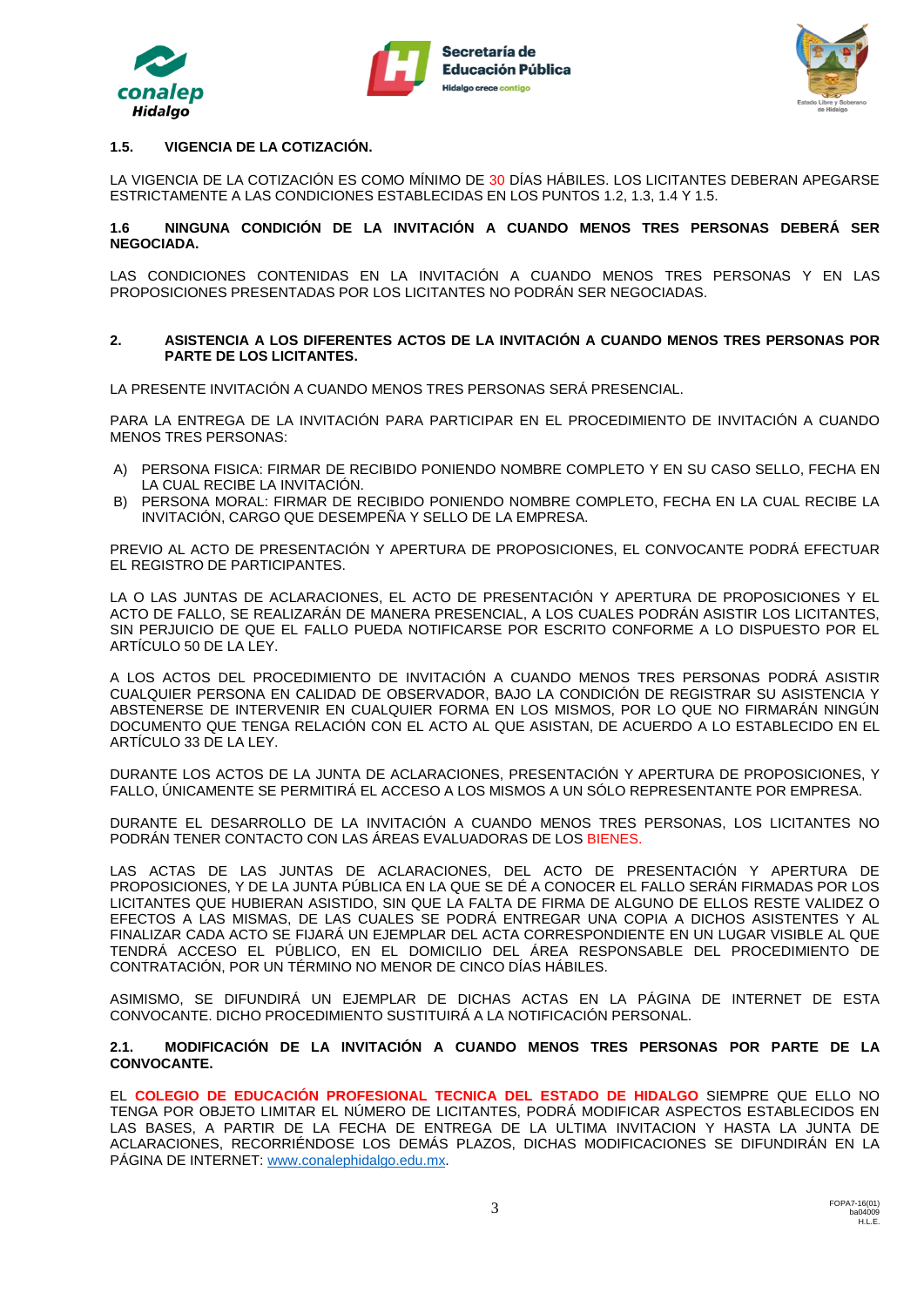





LAS MODIFICACIONES QUE SE MENCIONAN EN EL PÁRRAFO ANTERIOR, EN NINGÚN CASO PODRÁN CONSISTIR EN LA SUSTITUCIÓN DE LOS BIENES CONVOCADOS ORIGINALMENTE, EN LA ADICIÓN DE OTROS DE DISTINTOS RUBROS O EN LA VARIACIÓN SIGNIFICATIVA DE SUS CARACTERÍSTICAS. CUALQUIER MODIFICACIÓN A LA INVITACIÓN A CUANDO MENOS TRES PERSONAS, INCLUYENDO LAS QUE RESULTEN DE LA JUNTA DE ACLARACIONES, FORMARÁ PARTE DE LA MISMA Y DEBERÁ SER CONSIDERADA POR LOS LICITANTES EN LA ELABORACIÓN DE SU PROPOSICIÓN.

## **2.2 JUNTA DE ACLARACIONES.**

LA JUNTA DE ACLARACIONES SE LLEVARÁ A CABO EL **DÍA 31 DE AGOSTO DE 2018**, A LAS **10:00 HORAS**, EN LA SALA DE JUNTAS, UBICADA EN CIRCUITO EX HACIENDA DE LA CONCEPCIÓN LOTE 17, SAN JUAN TILCUAUTLA MUNICIPIO DE SAN AGUSTÍN TLAXIACA, HIDALGO.

LA ASISTENCIA A LA JUNTA DE ACLARACIONES ES OPTATIVA PARA LOS LICITANTES.

EL ACTO SERÁ PRESIDIDO POR EL PRESIDENTE DEL COMITÉ, QUIÉN SERÁ ASISTIDO POR UN REPRESENTANTE DEL ÁREA TÉCNICA O USUARIA DE LOS BIENES, A FIN DE QUE SE RESUELVAN EN FORMA CLARA Y PRECISA LAS DUDAS Y PLANTEAMIENTOS DE LOS LICITANTES RELACIONADOS CON LOS ASPECTOS CONTENIDOS EN LAS BASES.

LAS PERSONAS QUE PRETENDAN SOLICITAR ACLARACIONES A LOS ASPECTOS CONTENIDOS EN LA INVITACIÓN A CUANDO MENOS TRES PERSONAS DEBERÁN PRESENTAR UN ESCRITO, EN EL QUE EXPRESEN SU INTERÉS EN PARTICIPAR EN LA INVITACIÓN A CUANDO MENOS TRES PERSONAS, POR SÍ O EN REPRESENTACIÓN DE UN TERCERO, MANIFESTANDO EN TODOS LOS CASOS LOS SIGUIENTES DATOS:

A) DEL LICITANTE: REGISTRO FEDERAL DE CONTRIBUYENTES, NOMBRE Y DOMICILIO, ASÍ COMO, EN SU CASO, DE SU APODERADO O REPRESENTANTE. TRATÁNDOSE DE PERSONAS MORALES, ADEMÁS SE SEÑALARÁ LA DESCRIPCIÓN DEL OBJETO SOCIAL DE LA EMPRESA, IDENTIFICANDO LOS DATOS DE LAS ESCRITURAS PÚBLICAS Y, DE HABERLAS, SUS REFORMAS Y MODIFICACIONES, CON LAS QUE SE ACREDITA LA EXISTENCIA LEGAL DE LAS PERSONAS MORALES ASÍ COMO EL NOMBRE DE LOS SOCIOS; Y

B) DEL REPRESENTANTE LEGAL DEL LICITANTE: DATOS DE LAS ESCRITURAS PÚBLICAS EN LAS QUE LE FUERON OTORGADAS LAS FACULTADES PARA SUSCRIBIR LAS PROPUESTAS.

LAS PERSONAS QUE MANIFIESTEN SU INTERÉS EN PARTICIPAR EN LA INVITACIÓN A CUANDO MENOS TRES PERSONAS MEDIANTE EL ESCRITO A QUE SE REFIERE EL PÁRRAFO ANTERIOR, SERÁN CONSIDERADAS LICITANTES Y TENDRÁN DERECHO A FORMULAR SOLICITUDES DE ACLARACIÓN EN RELACIÓN CON LA INVITACIÓN A CUANDO MENOS TRES PERSONAS.

LAS SOLICITUDES DE ACLARACIÓN PODRÁN ENTREGARLAS PERSONALMENTE ANTES DE LA FECHA Y HORA EN QUE SE VAYA A REALIZAR LA JUNTA DE ACLARACIONES O EN EL MISMO ACTO. CUANDO EL ESCRITO SE PRESENTE FUERA DEL PLAZO, EL LICITANTE SÓLO TENDRÁ DERECHO A FORMULAR PREGUNTAS SOBRE LAS RESPUESTAS QUE DÉ LA CONVOCANTE EN LA MENCIONADA JUNTA.

SI EL ESCRITO SEÑALADO NO SE PRESENTA, SE PERMITIRÁ EL ACCESO A LA JUNTA DE ACLARACIONES A LA PERSONA QUE LO SOLICITE, EN CALIDAD DE OBSERVADOR EN TÉRMINOS DEL ÚLTIMO PÁRRAFO DEL ARTÍCULO 33 DE LA LEY.

LAS SOLICITUDES DE ACLARACIÓN DEBERÁN PLANTEARSE DE MANERA CONCISA Y ESTAR DIRECTAMENTE VINCULADAS CON LOS PUNTOS CONTENIDOS EN LA INVITACIÓN, INDICANDO EL NUMERAL O PUNTO ESPECÍFICO CON EL CUAL SE RELACIONA. LAS SOLICITUDES QUE NO CUMPLAN CON LOS REQUISITOS SEÑALADOS, PODRÁN SER DESECHADAS POR LA CONVOCANTE.

SE PODRÁ ACOMPAÑAR A LA SOLICITUD DE ACLARACIÓN CORRESPONDIENTE UNA VERSIÓN ELECTRÓNICA DE LA MISMA QUE PERMITA A LA CONVOCANTE SU CLASIFICACIÓN E INTEGRACIÓN POR TEMAS PARA FACILITAR SU RESPUESTA EN LA JUNTA DE ACLARACIONES DE QUE SE TRATE. CUANDO LA VERSIÓN ELECTRÓNICA ESTÉ CONTENIDA EN UN MEDIO FÍSICO, ÉSTE LE SERÁ DEVUELTO AL LICITANTE EN LA JUNTA DE ACLARACIONES RESPECTIVA.

SE TOMARÁ COMO HORA DE RECEPCIÓN DE LAS SOLICITUDES DE ACLARACIÓN DEL LICITANTE, LA QUE INDIQUE EL SELLO DE SU RECEPCIÓN.

LA JUNTA DE ACLARACIONES, SE LLEVARÁ A CABO CONFORME A LO SIGUIENTE:

EN LA FECHA Y HORA ESTABLECIDA PARA LA PRIMERA JUNTA DE ACLARACIONES, EL PRESIDENTE DEL COMITÉ PROCEDERÁ A DAR CONTESTACIÓN A LAS SOLICITUDES DE ACLARACIÓN, MENCIONANDO EL NOMBRE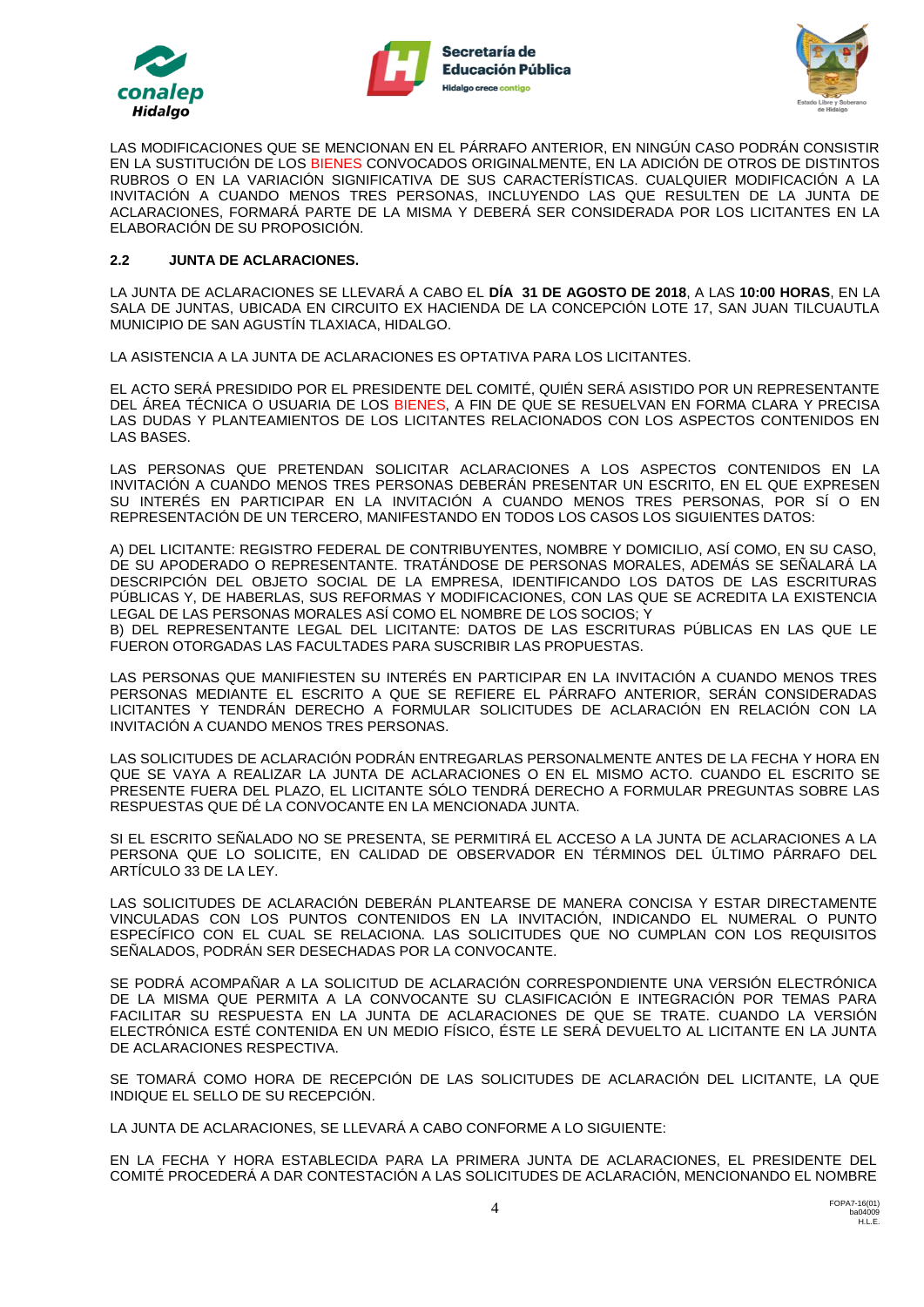





DEL O LOS LICITANTES QUE LAS PRESENTARON. LA CONVOCANTE PODRÁ OPTAR POR DAR CONTESTACIÓN A DICHAS SOLICITUDES DE MANERA INDIVIDUAL O DE MANERA CONJUNTA TRATÁNDOSE DE AQUÉLLAS QUE HUBIERA AGRUPADO POR CORRESPONDER A UN MISMO PUNTO O APARTADO DE LA CONVOCATORIA.

EL PRESIDENTE DEL COMITÉ PODRÁ SUSPENDER LA SESIÓN, EN RAZÓN DEL NÚMERO DE SOLICITUDES DE ACLARACIÓN RECIBIDAS O DEL TIEMPO QUE SE EMPLEARÍA EN DARLES CONTESTACIÓN, INFORMANDO A LOS LICITANTES LA HORA Y, EN SU CASO, FECHA O LUGAR, EN QUE SE CONTINUARÁ CON LA JUNTA DE ACLARACIONES.

UNA VEZ QUE LA CONVOCANTE TERMINE DE DAR RESPUESTA A LAS SOLICITUDES DE ACLARACIÓN, SE DARÁ INMEDIATAMENTE OPORTUNIDAD A LOS LICITANTES PARA QUE, EN EL MISMO ORDEN DE LOS PUNTOS O APARTADOS DE LA CONVOCATORIA A LA INVITACIÓN A CUANDO MENOS TRES PERSONAS EN QUE SE DIO RESPUESTA, FORMULEN LAS PREGUNTAS QUE ESTIMEN PERTINENTES EN RELACIÓN CON LAS RESPUESTAS RECIBIDAS. EL PRESIDENTE DEL COMITÉ, ATENDIENDO AL NÚMERO DE PREGUNTAS, INFORMARÁ A LOS LICITANTES SI ÉSTAS SERÁN CONTESTADAS EN ESE MOMENTO O SI SE SUSPENDE LA SESIÓN PARA REANUDARLA EN HORA O FECHA POSTERIOR.

SE LEVANTARÁ ACTA EN LA QUE SE HARÁN CONSTAR LOS CUESTIONAMIENTOS FORMULADOS POR LOS INTERESADOS Y LAS RESPUESTAS DE LA CONVOCANTE.

NO HABRÁ TOLERANCIA PARA EL INICIO DEL ACTO DE ACLARACIONES, EL RECINTO SE CERRARÁ A LA HORA INDICADA Y NO SE ACEPTARÁN MÁS ASISTENTES.

## **2.3. PREPARACIÓN DE LAS PROPOSICIONES.**

#### **2.3.1. IDIOMA EN QUE DEBERÁN PRESENTARSE.**

TODOS LOS DOCUMENTOS RELACIONADOS CON EL PROCESO DE ESTA INVITACIÓN A CUANDO MENOS TRES PERSONAS DEBERÁN REDACTARSE EN IDIOMA ESPAÑOL.

#### **2.3.2. UNIDAD DE MONEDA EN QUE DEBERÁ COTIZAR LOS BIENES.**

EL PRECIO DE LOS **BIENES** QUE SE COTICEN, DEBERÁ EXPRESARSE EN PESOS MEXICANOS (MONEDA NACIONAL).

#### **2.3.3. DOCUMENTACIÓN QUE INTEGRA LA PROPOSICIÓN DEL LICITANTE.**

LOS LICITANTES EXCLUSIVAMENTE PODRÁN PRESENTAR SUS PROPOSICIONES EN FORMA DOCUMENTAL Y POR ESCRITO, EN SOBRE CERRADO, EN EL LUGAR DE CELEBRACIÓN DEL ACTO DE PRESENTACIÓN Y APERTURA DE PROPOSICIONES. PARA ESTA INVITACIÓN A CUANDO MENOS TRES PERSONAS NO SE ACEPTARÁ EL USO DEL SERVICIO POSTAL O DE MENSAJERÍA.

EL LICITANTE PODRÁ PRESENTAR A SU ELECCIÓN, DENTRO O FUERA DEL SOBRE CERRADO, LA DOCUMENTACIÓN DISTINTA A LA QUE CONFORMA LA PROPUESTA TÉCNICA Y ECONÓMICA, MISMA QUE FORMA PARTE DE SU PROPOSICIÓN.

LOS LICITANTES SÓLO PODRÁN PRESENTAR UNA PROPOSICIÓN EN CADA PROCEDIMIENTO DE CONTRATACIÓN; INICIADO EL ACTO DE PRESENTACIÓN Y APERTURA DE PROPOSICIONES, LAS YA PRESENTADAS NO PODRÁN SER RETIRADAS O DEJARSE SIN EFECTO POR LOS LICITANTES, SALVO CASO FORTUITO O FUERZA MAYOR.

LAS PROPOSICIONES PRESENTADAS DEBERÁN SER FIRMADAS AUTÓGRAFAMENTE POR LOS LICITANTES O SUS APODERADOS.

**TODA PERSONA PODRÁ PRESENTAR PROPOSICIONES, DEBIENDO ACREDITAR A MÁS TARDAR HASTA EL ACTO DEL FALLO, QUE CUENTA CON SU REGISTRO EN EL PADRÓN DE PROVEEDORES PARA PODER RESULTAR ADJUDICADO, ESTE DEBERÁ CONTAR CON LA CLASIFICACIÓN EN CUANTO A LA ESPECIALIDAD CORRESPONDIENTE, A LOS (BIENES) A CONTRATAR EN DONDE LA CONVOCANTE SERA LA EXCLUSIVA RESPONSABLE DE VERIFICAR Y APLICAR LA CLASIFICACIÓN CORRECTA DE ACUERDO AL PADRON DE PROVEEDORES VIGENTE EN EL ESTADO DE HIDALGO SE SUGIERE QUE LAS PERSONAS QUE YA CUENTEN CON EL MENCIONADO REGISTRO, LO ANEXEN EN SU PROPUESTA.**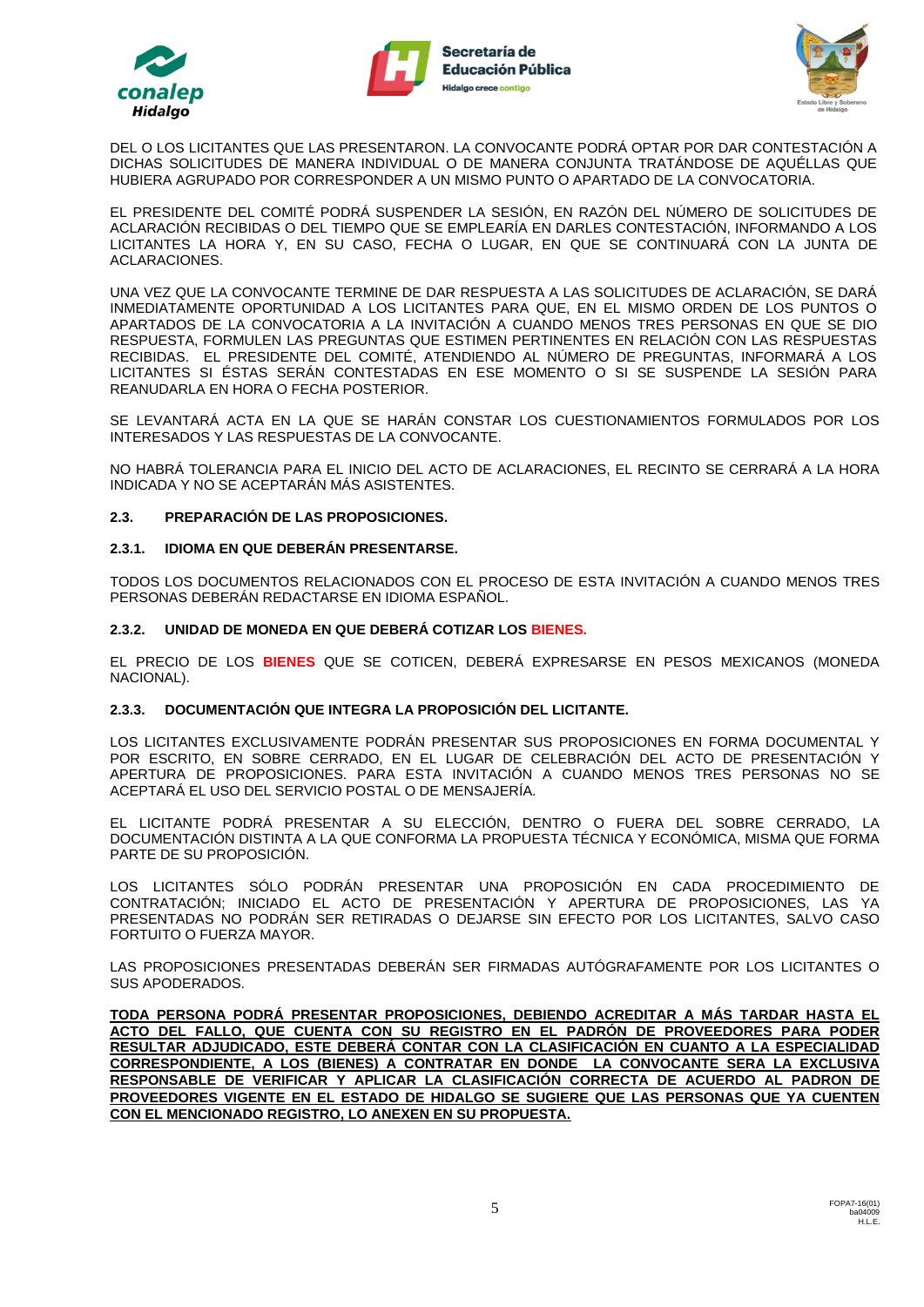





# **SOBRE ÚNICO**

## **DOCUMENTO I. IDENTIFICACIÓN (ORIGINAL Y COPIA)**

IDENTIFICACIÓN OFICIAL VIGENTE CON FOTOGRAFÍA DE LA PERSONA QUE ASISTA AL ACTO DE PRESENTACIÓN Y APERTURA DE PROPOSICIONES. EL DOCUMENTO ORIGINAL LE SERÁ DEVUELTO AL TÉRMINO DE LA REUNIÓN.

LA IDENTIFICACIÓN PODRÁ SER ALGUNA DE LAS SIGUIENTES:

- **a)** CREDENCIAL PARA VOTAR,
- **b)** PASAPORTE,
- **c)** CARTILLA DEL SERVICIO MILITAR,
- **d)** LICENCIA VIGENTE PARA CONDUCIR VEHÍCULOS; Y/O
- **e)** CÉDULA PROFESIONAL

NOTA: NO SERÁ MOTIVO DE DESCALIFICACIÓN LA FALTA DE IDENTIFICACIÓN, DE QUIEN ENTREGUE LAS PROPOSICIONES TÉCNICAS Y ECONÓMICAS, EL CUAL SOLAMENTE PODRA PARTICIPAR DURANTE EL DESARROLLO DEL ACTO CON EL **CARÁCTER DE OBSERVADOR.**

#### **DOCUMENTO II. REPRESENTACIÓN LEGAL (ANEXO Nº 2).**

ESCRITO EN EL QUE SU FIRMANTE MANIFIESTE, BAJO PROTESTA DE DECIR VERDAD, QUE CUENTA CON FACULTADES SUFICIENTES PARA COMPROMETERSE POR SÍ O POR SU REPRESENTADA, SIN QUE RESULTE NECESARIO ACREDITAR SU PERSONALIDAD JURÍDICA, MISMO QUE CONTENDRÁ COMO MÍNIMO LOS DATOS SIGUIENTES:

1. DEL LICITANTE: CLAVE DEL REGISTRO FEDERAL DE CONTRIBUYENTES; NOMBRE Y DOMICILIO, ASÍ COMO, EN SU CASO, DE SU APODERADO O REPRESENTANTE. TRATÁNDOSE DE PERSONAS MORALES, ADEMÁS, DESCRIPCIÓN DEL OBJETO SOCIAL DE LA EMPRESA; NÚMERO Y FECHA DE LAS ESCRITURAS PÚBLICAS EN LAS QUE CONSTE EL ACTA CONSTITUTIVA Y, EN SU CASO, REFORMAS O MODIFICACIONES, SEÑALANDO NOMBRE, NÚMERO Y CIRCUNSCRIPCIÓN DEL NOTARIO O FEDATARIO PÚBLICO QUE LAS PROTOCOLIZÓ; ASÍ COMO FECHA Y DATOS DE SU INSCRIPCIÓN EN EL REGISTRO PÚBLICO DE COMERCIO, Y RELACIÓN DEL NOMBRE DE LOS SOCIOS QUE APAREZCAN EN ÉSTAS; Y

2. DEL REPRESENTANTE DEL LICITANTE: EL NÚMERO Y FECHA DE LAS ESCRITURAS PÚBLICAS EN LAS QUE LE FUERON OTORGADAS LAS FACULTADES PARA SUSCRIBIR LA PROPOSICIÓN, SEÑALANDO NOMBRE, NÚMERO Y CIRCUNSCRIPCIÓN DEL NOTARIO O FEDATARIO PÚBLICO QUE LAS PROTOCOLIZÓ.

PREVIO A LA FIRMA DEL CONTRATO, EL LICITANTE GANADOR DEBERÁ PRESENTAR ORIGINAL O COPIA CERTIFICADA PARA SU COTEJO DE LOS DOCUMENTOS CON LOS QUE SE ACREDITE SU EXISTENCIA LEGAL Y LAS FACULTADES DE SU REPRESENTANTE PARA SUSCRIBIR EL CONTRATO CORRESPONDIENTE.

EL LICITANTE DEBERÁ PROPORCIONAR UNA DIRECCIÓN DE CORREO ELECTRÓNICO PARA NOTIFICACIONES PERSONALES.

NOTA: NO SERÁ MOTIVO DE DESCALIFICACIÓN LA FALTA DE ACREDITAMIENTO DE LA PERSONALIDAD DE QUIEN ENTREGUE LAS PROPOSICIONES TÉCNICAS Y ECONÓMICAS, EL CUAL SOLAMENTE PODRA PARTICIPAR DURANTE EL DESARROLLO DEL ACTO CON EL **CARÁCTER DE OBSERVADOR.**

**DOCUMENTO III. ESCRITO BAJO PROTESTA DE DECIR VERDAD DE NO ENCONTRARSE EN LOS SUPUESTOS DEL ARTÍCULO 77 DE LA LEY DE ADQUISICIONES, ARRENDAMIENTOS Y SERVICIOS DEL SECTOR PÚBLICO DEL ESTADO DE HIDALGO Y COPIA SIMPLE DEL ACTA CONSTITUTIVA.**

DECLARACION ESCRITA DEL LICITANTE (PERSONA FÍSICA O MORAL) DONDE INDIQUE BAJO PROTESTA DE DECIR VERDAD QUE NO SE ENCUENTRA EN ALGUNO DE LOS SUPUESTOS DEL ARTÍCULO 77 DE LA LEY EN LA MATERIA, ASÍ COMO COPIA SIMPLE DE LAS ACTAS CONSTITUTIVAS, ESTATUTOS, REFORMAS O MODIFICACIONES.

## **DOCUMENTO IV. PRESENTACIÓN DE LA PROPOSICIÓN. (ANEXO NO. 1)**

LA DESCRIPCIÓN TÉCNICA DEBERÁ PRESENTARSE APEGADA A LAS ESPECIFICACIONES DEL **BIEN** QUE SE SEÑALA EN EL ANEXO Nº 1, CONSIDERÁNDOSE LAS MODIFICACIONES Y/O CORRECCIONES QUE SE HUBIEREN ACORDADO, EN LA JUNTA DE ACLARACIONES QUE FORMA PARTE INTEGRANTE DE LA INVITACIÓN A CUANDO MENOS TRES PERSONAS.

**DEBIÉNDOSE SEÑALAR MARCA, MODELO Y OTROS DETALLES QUE IDENTIFIQUEN PLENAMENTE LOS BIENES.**

**EL LICITANTE DEBERÁ MANIFESTAR POR ESCRITO EL TIEMPO QUE GARANTIZA LOS BIENES.**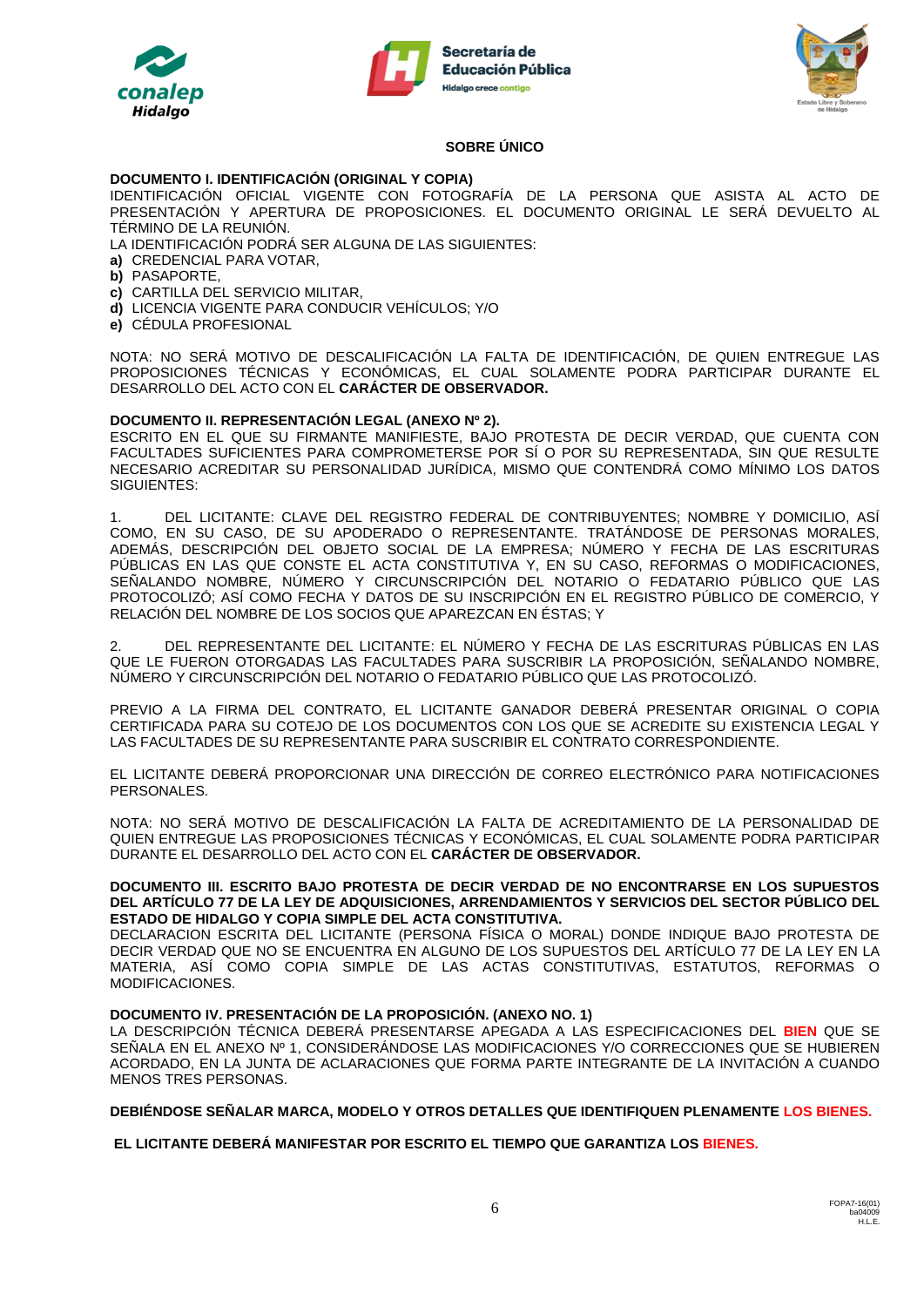





EN LAS PARTIDAS O CONCEPTOS QUE NO EXISTA OFERTA POR PARTE DEL LICITANTE SE DEBERÁ INDICAR EN EL RENGLÓN CORRESPONDIENTE LA PALABRA "NO COTIZO" O EN CASO CONTRARIO PODRÀ NO INCLUIR DICHAS PARTIDAS EN SU PROPOSICIÓN.

EN CASO DE PRESENTAR DESCRIPCIÓN INCOMPLETA DE LOS **BIENES,** OMISIÓN DE MARCA PROPUESTA O MODELO, CANTIDADES DIFERENTES A LAS SOLICITADAS Y EN GENERAL LA FALTA DE ALGÚN REQUISITO INCLUIDO EN ESTE DOCUMENTO O DE INFORMACIÓN CONTENIDA EN EL ANEXO NO. 1 DE LA PRESENTE INVITACIÓN A CUANDO MENOS TRES PERSONAS, SE DESECHARÁ LA PARTIDA O CONCEPTO CORRESPONDIENTE.

NO DEBERÁ PRESENTAR OPCIONES TÉCNICAS.

LA PROPOSICIÓN INCLUIRÁ LA CANTIDAD REQUERIDA, POR PARTIDA O CONCEPTO, PRECIO UNITARIO E IMPORTE. LOS DESCUENTOS ESPECIALES QUE OTORGUEN DEBERÁN ESTAR INCLUIDOS EN EL PRECIO UNITARIO DEL BIEN COTIZADO, CON EXCEPCIÓN DEL 16% DE I.V.A.

DEBERÁN OBTENER LA SUMA TOTAL DE SU OFERTA, DESGLOSANDO EL 16% DE I.V.A. E INDICANDO EL IMPORTE TOTAL CON NÚMERO Y LETRA.

EN CASO DE EXISTIR DIFERENCIA EN EL IMPORTE TOTAL ASENTADO CON NÚMERO Y EL CONSIGNADO CON LETRA, SE TOMARÁ COMO CORRECTO EL SEÑALADO CON LETRA.

LAS CONDICIONES DE PAGO, PLAZO Y CONDICIONES DE ENTREGA, LUGAR DE ENTREGA, GARANTÍA Y VIGENCIA DE LA PROPOSICIÓN DEBERÁN INCLUIRSE, APEGÁNDOSE ESTRICTAMENTE A LAS SEÑALADAS EN ESTA INVITACIÓN A CUANDO MENOS TRES PERSONAS.

## **DOCUMENTO V. DECLARACIÓN DE INTEGRIDAD (ANEXO Nº 3)**

DECLARACIÓN DE INTEGRIDAD EN LA QUE MANIFIESTE, BAJO PROTESTA DE DECIR VERDAD, QUE POR SÍ MISMO O A TRAVÉS DE INTERPÓSITA PERSONA, SE ABSTENDRÁ DE ADOPTAR CONDUCTAS PARA QUE LOS SERVIDORES PÚBLICOS DEL CONVOCANTE, INDUZCAN O ALTEREN LAS EVALUACIONES DE LAS PROPOSICIONES, EL RESULTADO DEL PROCEDIMIENTO, U OTROS ASPECTOS QUE OTORGUEN CONDICIONES MÁS VENTAJOSAS CON RELACIÓN A LOS DEMÁS PARTICIPANTES.

#### **DOCUMENTO VI. GARANTÍA DE SERIEDAD**

LA SERIEDAD DE LA FORMALIZACIÓN DE LA PROPUESTA. EL PORCENTAJE DE ESTA GARANTÍA SERÁ DEL CINCO POR CIENTO DE LA PROPOSICION DEL PROVEEDOR, CONSIDERANDO EL IVA Y SE GARANTIZARÁ MEDIANTE: **CHEQUE CERTIFICADO O FIANZA OTORGADA POR UNA INSTITUCIÓN AUTORIZADA, A NOMBRE DEL COLEGIO DE EDUCACIÓN PROFESIONAL TECNICA DEL ESTADO DE HIDALGO.**

#### **DICHA GARANTIA DEBERA SER DEVUELTA AL SEXTO DIA POSTERIOR AL FALLO EN EL SUPUESTO DE NO HABER INCONFORMIDAD PRESENTADA POR ALGUN PROVEEDOR.**

**DOCUMENTO VII. FORMATO QUE DEBERÁN PRESENTAR LOS LICITANTES QUE PARTICIPEN EN EL PROCEDIMIENTO DE CONTRATACION, EN CASO DE EXISTIR IGUALDAD DE CONDICIONES, SE DARÁ PREFERENCIA A LAS PERSONAS QUE INTEGREN EL SECTOR DE MICRO, PEQUEÑAS Y MEDIANAS EMPRESAS EN EL ESTADO. (ANEXO 4)**

## **DOCUMENTO VIII. FORMATO EN EL QUE SEÑALEN LOS DOCUMENTOS REQUERIDOS PARA PARTICIPAR**

PRESENTAR FORMATO EN EL QUE SEÑALEN LOS DOCUMENTOS REQUERIDOS PARA PARTICIPAR, RELACIONÁNDOLO CON LOS PUNTOS ESPECIFICOS DE LA INVITACIÓN A CUANDO MENOS TRES PERSONAS QUE SE SOLICITAN. EL FORMATO SERVIRÁ A CADA PARTICIPANTE COMO CONSTANCIA DE RECEPCIÓN DE LA DOCUMENTACIÓN QUE ENTREGUEN EN ESTE ACTO, ASENTÁNDOSE DICHA RECEPCIÓN EN EL ACTA RESPECTIVA O ANEXÁNDOSE COPIA DE LA CONSTANCIA ENTREGADA A CADA LICITANTE. LA FALTA DE PRESENTACIÓN DEL FORMATO NO SERÁ MOTIVO DE DESECHAMIENTO Y SE EXTENDERÁ UN ACUSE DE RECIBO DE LA DOCUMENTACIÓN QUE ENTREGUE EL LICITANTE EN DICHO ACTO

#### **2.4. ACTO DE PRESENTACIÓN Y APERTURA DE PROPOSICIONES.**

EL ACTO DE RECEPCIÓN Y APERTURA DE PROPOSICIONES SE LLEVARÁ A CABO EL DÍA **04 DE SEPTIEMBRE DEL AÑO EN CURSO A LAS 10:00 HORAS** EN EL DOMICILIO QUE SE INDICA EN EL PUNTO 2.2 DE LA PRESENTE INVITACIÓN A CUANDO MENOS TRES PERSONAS.

LA ENTREGA DE PROPOSICIONES SE HARÁ EN SOBRE CERRADO QUE CONTENDRÁ LA OFERTA TÉCNICA Y ECONÓMICA. LA PROPOSICIÓN DEBERÁ SER FIRMADA AUTÓGRAFAMENTE POR LA PERSONA FACULTADA PARA ELLO EN LA ÚLTIMA HOJA DE CADA UNO DE LOS DOCUMENTOS QUE FORMAN PARTE DE LA MISMA, POR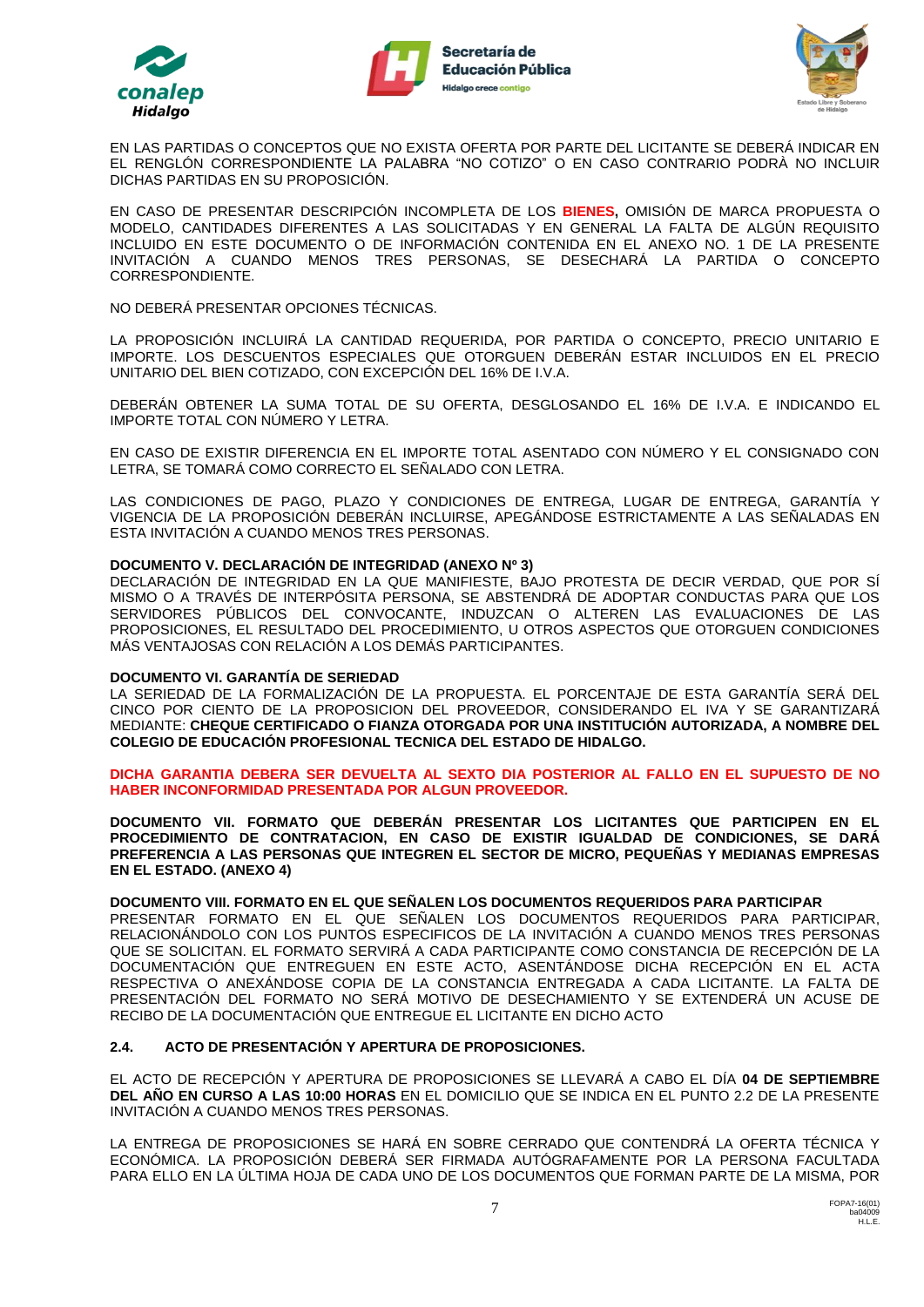





LO QUE NO SE DESECHARAN CUANDO LAS DEMÁS HOJAS QUE LA INTEGRAN O SUS ANEXOS CAREZCAN DE FIRMA O RÚBRICA.

LA DOCUMENTACIÓN DISTINTA A LA PROPOSICIÓN PODRÁ ENTREGARSE, A ELECCIÓN DEL LICITANTE, DENTRO O FUERA DEL SOBRE QUE LA CONTENGA, SIEMPRE Y CUANDO LA ENTREGA DE LA DOCUMENTACIÓN SE REALICE EN EL MISMO ACTO.

PREVIAMENTE AL ACTO DE PRESENTACIÓN Y APERTURA DE PROPOSICIONES, LA CONVOCANTE LLEVARÁ A CABO EL REGISTRO Y REVISIÓN PRELIMINAR, Y SE REALIZARÁ POR LO MENOS TREINTA MINUTOS ANTES DE LA HORA SEÑALADA PARA EL INICIO DE DICHO ACTO.

A PARTIR DE LA HORA SEÑALADA PARA EL INICIO DEL ACTO DE PRESENTACIÓN Y APERTURA DE PROPOSICIONES, EL PRESIDENTE DEL COMITÉ NO PERMITIRÁ EL ACCESO A NINGÚN LICITANTE NI OBSERVADOR, O SERVIDOR PÚBLICO AJENO AL ACTO. UNA VEZ INICIADO EL ACTO, SE PROCEDERÁ A REGISTRAR A LOS ASISTENTES, SALVO AQUÉLLOS QUE YA SE HUBIEREN REGISTRADO EN LOS TÉRMINOS DEL PÁRRAFO ANTERIOR, EN CUYO CASO SE PASARÁ LISTA A LOS MISMOS. NO HABRÁ TOLERANCIA PARA EL INICIO DEL ACTO DE PRESENTACIÓN Y APERTURA DE PROPOSICIONES, EL RECINTO SE CERRARÁ A LA HORA INDICADA Y NO SE ACEPTARÁN MÁS ASISTENTES NI LA INTEGRACION DE DOCUMENTO ALGUNO.

LOS LICITANTES DEBERÁN ENTREGAR SU SOBRE CERRADO AL PRESIDENTE DEL COMITÉ EN DICHO ACTO. EL ACTO NO PODRÁ CONCLUIR HASTA EN TANTO SE HAYAN ABIERTO TODOS LOS SOBRES RECIBIDOS.

EL ACTO DE PRESENTACIÓN Y APERTURA DE PROPOSICIONES SE LLEVARÁ A CABO CONFORME A LO SIGUIENTE:

**I.** DE ENTRE LOS LICITANTES QUE HAYAN ASISTIDO, ÉSTOS ELEGIRÁN A UNO, QUE EN FORMA CONJUNTA CON EL PRESIDENTE DEL COMITÉ RUBRICARÁN LA PROPUESTA TÉCNICA Y ECONÓMICA (ANEXO NO. 1), LA QUE PARA ESTOS EFECTOS CONSTARÁ DOCUMENTALMENTE;

**II.** UNA VEZ RECIBIDAS LAS PROPOSICIONES EN SOBRE CERRADO, SE PROCEDERÁ A SU APERTURA, HACIÉNDOSE CONSTAR LA DOCUMENTACIÓN PRESENTADA, SIN QUE ELLO IMPLIQUE LA EVALUACIÓN DE SU CONTENIDO LA CONVOCANTE ÚNICAMENTE HARÁ CONSTAR LA DOCUMENTACIÓN QUE PRESENTÓ CADA UNO DE LOS LICITANTES, SIN ENTRAR AL ANÁLISIS TÉCNICO, LEGAL O ADMINISTRATIVO DE SU CONTENIDO, POR LO QUE NINGUNA PROPUESTA PODRÁ SER DESECHADA EN ESTE ACTO; Y

**III.** SE LEVANTARÁ ACTA QUE SERVIRÁ DE CONSTANCIA DE LA CELEBRACIÓN DEL ACTO DE PRESENTACIÓN Y APERTURA DE LAS PROPOSICIONES, EN LA QUE SE HARÁ CONSTAR LA DOCUMENTACIÓN PRESENTADA, SE ASENTARÁN LAS MANIFESTACIONES QUE, EN SU CASO, EMITAN LOS LICITANTES EN RELACIÓN CON EL MISMO, ASÍ COMO LOS HECHOS RELEVANTES QUE SE HUBIEREN PRESENTADO; SE SEÑALARÁ LUGAR, FECHA Y HORA EN QUE SE DARÁ A CONOCER EL FALLO DE LA INVITACIÓN A CUANDO MENOS TRES PERSONAS, FECHA QUE DEBERÁ QUEDAR COMPRENDIDA DENTRO DE LOS CINCO DÍAS HÁBILES SIGUIENTES A LA ESTABLECIDA PARA ESTE ACTO Y PODRÁ DIFERIRSE, SIEMPRE QUE EL NUEVO PLAZO FIJADO NO EXCEDA DE TRES DÍAS HÁBILES CONTADOS A PARTIR DE QUE CONCLUYA EL PLAZO ESTABLECIDO ORIGINALMENTE. EL PRESIDENTE DEL COMITÉ, ATENDIENDO AL NÚMERO DE PROPOSICIONES PRESENTADAS Y A LAS PARTIDAS LICITADOS, PODRÁ OPTAR ENTRE DAR LECTURA AL PRECIO UNITARIO DE CADA UNA DE LAS PARTIDAS QUE INTEGRAN LAS PROPOSICIONES, O ANEXAR COPIA DE LA PROPUESTA ECONÓMICA DE LOS LICITANTES AL ACTA RESPECTIVA, DEBIENDO EN ESTE ÚLTIMO CASO, DAR LECTURA AL IMPORTE TOTAL DE CADA PROPOSICIÓN. EN AMBOS SUPUESTOS EL ANÁLISIS DETALLADO DE LAS PROPOSICIONES SE EFECTUARÁ POSTERIORMENTE POR LA CONVOCANTE, AL REALIZAR LA EVALUACIÓN DE LAS MISMAS.

UNA VEZ RECIBIDAS LAS PROPOSICIONES EN LA FECHA, HORA Y LUGAR ESTABLECIDOS, ÉSTAS NO PODRÁN RETIRARSE O DEJARSE SIN EFECTO, POR LO QUE DEBERÁN CONSIDERARSE VIGENTES DENTRO DEL PROCEDIMIENTO DE INVITACION A CUANDO MENOS TRES PERSONAS HASTA SU CONCLUSIÓN.

## **2.5. CRITERIOS PARA LA ADJUDICACIÓN DEL CONTRATO.**

LOS CRITERIOS QUE SE APLICARÁN PARA LA ADJUDICACIÓN DEL CONTRATO, SERÁN LOS SIGUIENTES:

PARA LLEVAR A CABO LA ADJUDICACIÓN CORRESPONDIENTE, SE DEBERÁ INVITAR A UN MÍNIMO DE TRES PERSONAS, CUYAS PROPUESTAS DEBERÁN SER SUSCEPTIBLES DE ANALIZARSE TÉCNICAMENTE.

EL COLEGIO DE EDUCACIÓN PROFESIONAL TECNICA DEL ESTADO DE HIDALGO ADJUDICARÁ POR PARTIDA.

PARA LA EVALUACIÓN DE LAS PROPOSICIONES, SE UTILIZARÁ EL MÉTODO DE EVALUACIÓN BINARIO, MEDIANTE EL CUAL SÓLO SE ADJUDICA A QUIEN CUMPLA LOS REQUISITOS ESTABLECIDOS Y OFERTE EL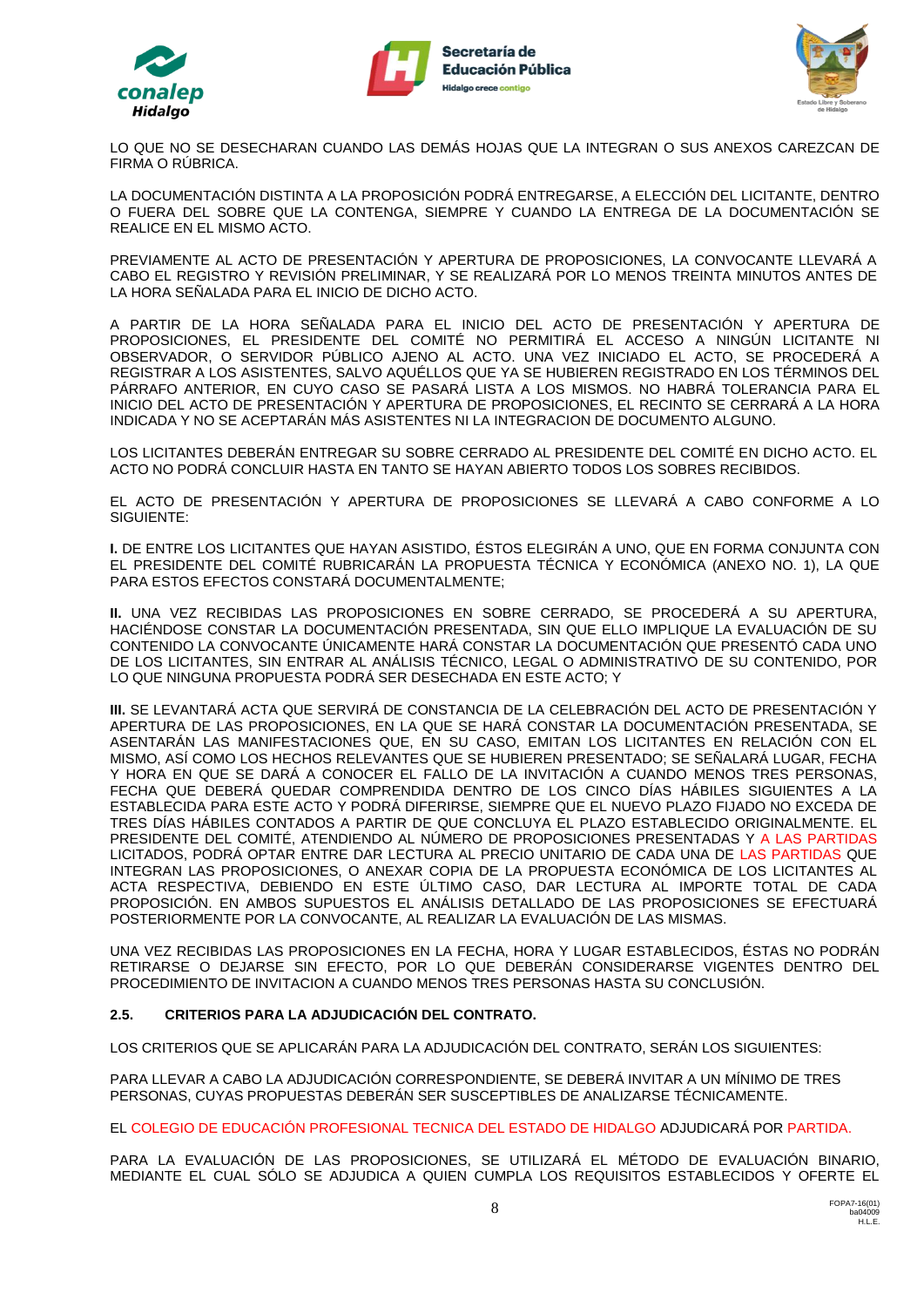





PRECIO SOLVENTE MÁS BAJO, SIEMPRE Y CUANDO ÉSTE RESULTE CONVENIENTE; SE EVALUARÁ AL MENOS LAS DOS PROPOSICIONES CUYO PRECIO RESULTE SER MÁS BAJO; DE NO RESULTAR ÉSTAS SOLVENTES, SE EVALUARÁN LAS QUE LES SIGAN EN PRECIO.

PARA DETERMINAR QUE UN PRECIO NO ES ACEPTABLE, AL MONTO DE CADA BIEN, SE LES SUMARÁ EL PORCENTAJE PREVISTO EN LA FRACCIÓN XXVI DEL ARTÍCULO 4 DE LA LEY. CUANDO ALGÚN PRECIO OFERTADO SEA SUPERIOR, ÉSTE SERÁ CONSIDERADO COMO NO ACEPTABLE.

EL PRECIO CONVENIENTE ÚNICAMENTE SE LLEVARÁ A CABO CUANDO SE REQUIERA ACREDITAR QUE UN PRECIO OFERTADO SE DESECHA PORQUE SE ENCUENTRA POR DEBAJO DEL PORCENTAJE DETERMINADO CONFORME A LA FRACCIÓN XXV DEL ARTÍCULO 4 DE LA LEY.

CUANDO SE DESECHE UNA PROPOSICIÓN POR CONSIDERAR QUE LOS PRECIOS NO SON CONVENIENTES O SE DETERMINE QUE SON NO ACEPTABLES, NO SE PODRÁ ADJUDICAR EL CONTRATO A LOS LICITANTES CUYAS PROPOSICIONES CONTENGAN DICHOS PRECIOS, DICHA DETERMINACIÓN SE INCORPORARÁ AL FALLO.

EN NINGÚN CASO EL CONVOCANTE O LOS LICITANTES PODRÁN SUPLIR O CORREGIR LAS DEFICIENCIAS DE LAS PROPOSICIONES PRESENTADAS

UNA VEZ HECHA LA EVALUACIÓN DE LAS PROPOSICIONES, EL CONTRATO SE ADJUDICARÁ AL LICITANTE CUYA OFERTA RESULTE SOLVENTE, PORQUE CUMPLE CON LOS REQUISITOS LEGALES, TÉCNICOS Y ECONÓMICOS ESTABLECIDOS EN ESTAS BASES DE INVITACIÓN A CUANDO MENOS TRES PERSONAS, Y POR TANTO GARANTIZA EL CUMPLIMIENTO DE LAS OBLIGACIONES RESPECTIVAS.

EN CASO DE EXISTIR IGUALDAD DE CONDICIONES, SE DARÁ PREFERENCIA A LAS PERSONAS QUE INTEGRAN EL SECTOR DE MICRO, PEQUEÑAS Y MEDIANAS EMPRESAS.

DE SUBSISTIR EL EMPATE ENTRE LAS PERSONAS DEL SECTOR SEÑALADO, LA ADJUDICACIÓN SE EFECTUARÁ A FAVOR DEL LICITANTE QUE RESULTE GANADOR DEL SORTEO MANUAL POR INSACULACIÓN, PARA LO CUAL SERÁ CONVOCADO UN REPRESENTANTE DEL ÓRGANO INTERNO DE CONTROL DEL CONVOCANTE.

## **2.6. DESCALIFICACIÓN DEL LICITANTE.**

SERÁ CAUSA DE DESCALIFICACIÓN:

A) EL INCUMPLIMIENTO DE CUALQUIERA DE LOS REQUISITOS ESTABLECIDOS EN ESTA INVITACIÓN A CUANDO MENOS TRES PERSONAS;

B) EL LICITANTE QUE POR SÍ MISMO O A TRAVÉS DE INTERPÓSITA PERSONA, ADOPTE CONDUCTAS PARA QUE LOS SERVIDORES PÚBLICOS DEL CONVOCANTE INDUZCAN O ALTEREN LAS EVALUACIONES DE LAS PROPOSICIONES, EL RESULTADO DEL PROCEDIMIENTO, U OTROS ASPECTOS QUE LE OTORGUEN CONDICIONES MÁS VENTAJOSAS CON RELACIÓN A LOS DEMÁS PARTICIPANTES; Y

C) SI SE COMPRUEBA QUE ALGÚN LICITANTE HA ACORDADO CON OTRO U OTROS ELEVAR EL COSTO DE LOS BIENES O CUALQUIER OTRO ACUERDO QUE TENGA COMO FIN OBTENER UNA VENTAJA SOBRE LOS DEMÁS LICITANTES

LAS CONDICIONES QUE TENGAN COMO PROPÓSITO FACILITAR LA PRESENTACIÓN DE LAS PROPOSICIONES Y AGILIZAR LA CONDUCCIÓN DE LOS ACTOS DE LA INVITACIÓN A CUANDO MENOS TRES PERSONAS, ASÍ COMO CUALQUIER OTRO REQUISITO CUYO INCUMPLIMIENTO, POR SÍ MISMO, O DEFICIENCIA EN SU CONTENIDO NO AFECTE LA SOLVENCIA DE LAS PROPOSICIONES, NO SERÁN OBJETO DE EVALUACIÓN Y SE TENDRÁN POR NO ESTABLECIDAS. LA INOBSERVANCIA POR PARTE DE LOS LICITANTES RESPECTO A DICHAS CONDICIONES O REQUISITOS NO SERÁ MOTIVO PARA DESECHAR SUS PROPOSICIONES.

LOS REQUISITOS CUYO INCUMPLIMIENTO NO AFECTA LA SOLVENCIA DE LA PROPOSICIÓN SERÁN:

**I.** PROPONER UN PLAZO DE ENTREGA MENOR AL SOLICITADO, EN CUYO CASO, DE RESULTAR ADJUDICADO Y DE CONVENIR AL CONVOCANTE PUDIERA ACEPTARSE;

**II.** OMITIR ASPECTOS QUE PUEDAN SER CUBIERTOS CON INFORMACIÓN CONTENIDA EN LA PROPIA PROPUESTA TÉCNICA O ECONÓMICA;

**III.** UTILIZAR FORMATOS DISTINTOS A LOS ESTABLECIDOS, SIEMPRE QUE EN LOS MISMOS SE PROPORCIONE DE MANERA CLARA LA INFORMACIÓN REQUERIDA; Y

**IV.** CUALQUIER OTRO QUE NO TENGA POR OBJETO DETERMINAR LA SOLVENCIA DE LA PROPOSICIÓN PRESENTADA.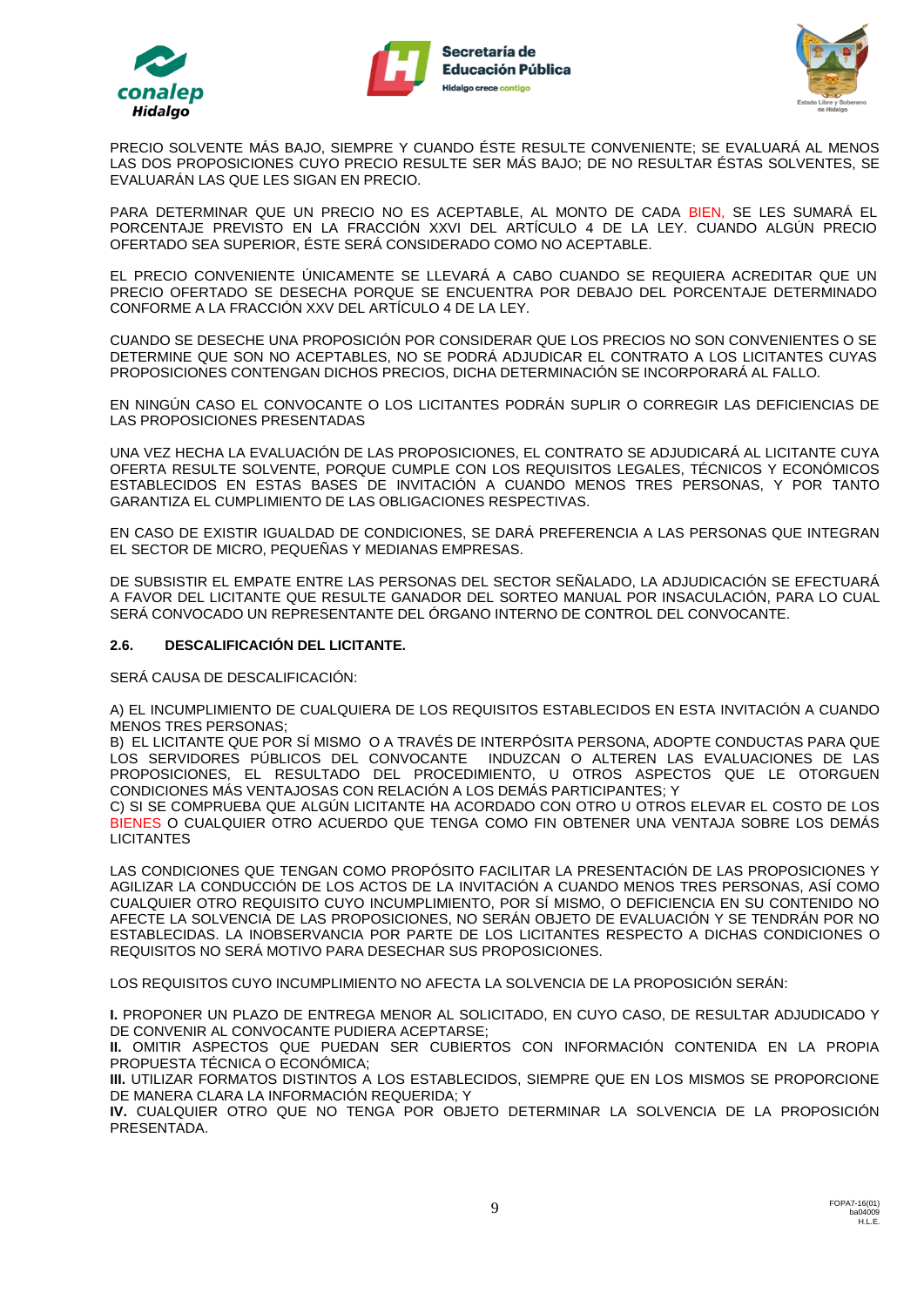





# **2.7. INVITACIÓN A CUANDO MENOS TRES PERSONAS O PARTIDAS DESIERTAS.**

LA INVITACIÓN A CUANDO MENOS TRES PERSONAS O PARTIDAS SERÁN DECLARADAS DESIERTAS CUANDO:

- a) CUANDO LA TOTALIDAD DE LAS PROPOSICIONES PRESENTADAS NO REÚNAN LOS REQUISITOS SOLICITADOS; O
- b) LOS PRECIOS DE TODOS LOS BIENES OFERTADOS NO RESULTEN ACEPTABLES O CONVENIENTES.

EN CASO DE QUE NO SE PRESENTEN EL MÍNIMO DE PROPOSICIONES MENCIONADAS EN EL PUNTO 2.5 DE ESTAS BASES, SE PODRÁ OPTAR POR LO SIGUIENTE:

A) DECLARAR DESIERTA LA INVITACIÓN;

B) EVALUAR LAS DOS PROPUESTAS PRESENTADAS SUSCEPTIBLES DE ANALIZARSE TÉCNICAMENTE; Y C) EN TODOS LOS CASOS CUANDO SE PRESENTE UNA SOLA PROPUESTA SE DECLARARÁ DESIERTA LA INVITACIÓN;

## **2.8. CANCELACIÓN DE LA INVITACIÓN A CUANDO MENOS TRES PERSONAS O PARTIDAS.**

SE PODRÁ CANCELAR UNA INVITACIÓN A CUANDO MENOS TRES PERSONAS, PARTIDAS O CONCEPTOS INCLUIDOS EN ÉSTA, CUANDO SE PRESENTE CASO FORTUITO; FUERZA MAYOR; EXISTAN CIRCUNSTANCIAS JUSTIFICADAS QUE EXTINGAN LA NECESIDAD PARA ADQUIRIR LOS BIENES, O QUE DE CONTINUARSE CON EL PROCEDIMIENTO SE PUDIERA OCASIONAR UN DAÑO O PERJUICIO A LA PROPIA CONVOCANTE. LA DETERMINACIÓN DE DAR POR CANCELADA LA INVITACIÓN A CUANDO MENOS TRES PERSONAS, PARTIDAS O CONCEPTOS, DEBERÁ PRECISAR EL ACONTECIMIENTO QUE MOTIVA LA DECISIÓN Y SERÁ SUSCRITA POR EL TITULAR DEL CONVOCANTE, LA CUAL SE HARÁ DEL CONOCIMIENTO DE LOS LICITANTES.

## **2.9. ACTO DE FALLO**

EL ACTO DE FALLO SE LLEVARÁ A CABO EL DÍA **10 DE SEPTIEMBRE DEL AÑO EN CURSO A LAS 11:00 HORAS** EN EL DOMICILIO QUE SE INDICA EN EL PUNTO 2.2 DE LA PRESENTE INVITACIÓN A CUANDO MENOS TRES PERSONAS.

SE DARÁ A CONOCER EL FALLO EN JUNTA PÚBLICA A LA QUE LIBREMENTE PODRÁN ASISTIR LOS LICITANTES QUE HUBIERAN PRESENTADO PROPOSICIÓN, ENTREGÁNDOSELES COPIA DEL MISMO Y LEVANTÁNDOSE EL ACTA RESPECTIVA. ASIMISMO, EL CONTENIDO DEL FALLO SE DIFUNDIRÁ A TRAVÉS DE LA PÁGINA DE INTERNET DE LA CONVOCANTE. A LOS LICITANTES QUE NO HAYAN ASISTIDO A LA JUNTA PÚBLICA, SE LES ENVIARÁ POR CORREO ELECTRÓNICO UN AVISO INFORMÁNDOLES QUE EL ACTA DEL FALLO SE ENCUENTRA A SU DISPOSICIÓN A TRAVÉS DE LOS MEDIOS ANTES MENCIONADOS.

CON LA NOTIFICACIÓN DEL FALLO POR EL QUE SE ADJUDICA EL CONTRATO, LAS OBLIGACIONES DERIVADAS DE ÉSTE SERÁN EXIGIBLES, SIN PERJUICIO DE LA OBLIGACIÓN DE LAS PARTES DE FIRMARLO EN LA FECHA Y TÉRMINOS SEÑALADOS.

CONTRA EL FALLO PROCEDERÁ LA INCONFORMIDAD EN TÉRMINOS DEL TÍTULO OCTAVO, CAPÍTULO PRIMERO DE LA LEY.

CUANDO SE ADVIERTA EN EL FALLO LA EXISTENCIA DE UN ERROR ARITMÉTICO, MECANOGRÁFICO O DE CUALQUIER OTRA NATURALEZA, QUE NO AFECTE EL RESULTADO DE LA EVALUACIÓN REALIZADA POR EL CONVOCANTE, DENTRO DE LOS CINCO DÍAS HÁBILES SIGUIENTES A SU NOTIFICACIÓN Y SIEMPRE QUE NO SE HAYA FIRMADO EL CONTRATO, EL COMITÉ PROCEDERÁ A SU CORRECCIÓN, ACLARANDO O RECTIFICANDO EL MISMO, MEDIANTE EL ACTA ADMINISTRATIVA CORRESPONDIENTE, EN LA QUE SE HARÁN CONSTAR LOS MOTIVOS QUE LO ORIGINARON Y LAS RAZONES QUE SUSTENTAN SU ENMIENDA, HECHO QUE SE NOTIFICARÁ A LOS LICITANTES QUE HUBIERAN PARTICIPADO EN EL PROCEDIMIENTO DE CONTRATACIÓN, REMITIENDO COPIA DE LA MISMA AL ÓRGANO INTERNO DE CONTROL DEL ÁREA RESPONSABLE DE LA CONTRATACIÓN DENTRO DE LOS CINCO DÍAS HÁBILES POSTERIORES A LA FECHA DE SU FIRMA.

SI EL ERROR COMETIDO EN EL FALLO NO FUERA SUSCEPTIBLE DE CORRECCIÓN CONFORME A LO DISPUESTO EN EL PÁRRAFO ANTERIOR, EL COMITÉ DARÁ VISTA DE INMEDIATO A LA CONTRALORÍA O AL ÓRGANO INTERNO DE CONTROL, A EFECTO DE QUE EMITA LAS DIRECTRICES PARA SU REPOSICIÓN.

LAS PROPOSICIONES DESECHADAS PODRÁN SER DEVUELTAS A LOS LICITANTES QUE LO SOLICITEN, UNA VEZ TRANSCURRIDOS SESENTA DÍAS NATURALES CONTADOS A PARTIR DE LA FECHA EN QUE SE DÉ A CONOCER EL FALLO RESPECTIVO, SALVO QUE EXISTA ALGUNA INCONFORMIDAD EN TRÁMITE, EN CUYO CASO LAS PROPOSICIONES DEBERÁN CONSERVARSE HASTA LA TOTAL CONCLUSIÓN DE LA INCONFORMIDAD E INSTANCIAS SUBSECUENTES; AGOTADOS DICHOS TÉRMINOS LA CONVOCANTE DEBERÁ PROCEDER A SU DESTRUCCIÓN EN TÉRMINOS DE LA LEY DE LA MATERIA.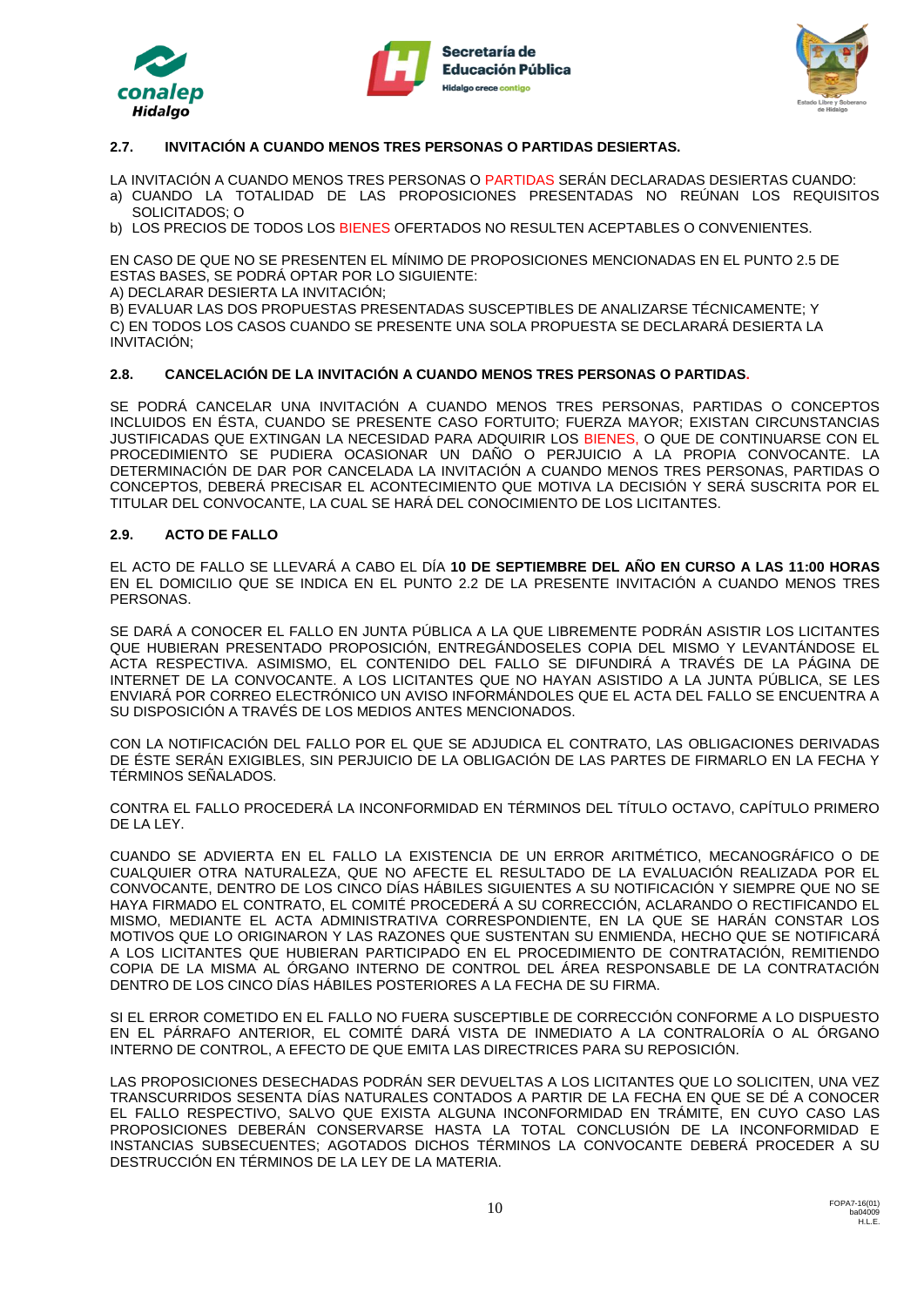





## **3. FIRMA DEL CONTRATO**

LAS BASES DE LA INVITACIÓN A CUANDO MENOS TRES PERSONAS, EL CONTRATO Y SUS ANEXOS SON LOS INSTRUMENTOS QUE VINCULAN A LAS PARTES EN SUS DERECHOS Y OBLIGACIONES. LAS ESTIPULACIONES QUE SE ESTABLEZCAN EN EL CONTRATO NO DEBERÁN MODIFICAR LAS CONDICIONES PREVISTAS EN LAS BASES A LA INVITACIÓN A CUANDO MENOS TRES PERSONAS Y SUS JUNTAS DE ACLARACIONES; EN CASO DE DISCREPANCIA, PREVALECERÁ LO ESTIPULADO EN ÉSTAS.

CON LA NOTIFICACIÓN DEL FALLO SERÁN EXIGIBLES LOS DERECHOS Y OBLIGACIONES ESTABLECIDOS EN LAS BASES DE LA INVITACIÓN A CUANDO MENOS TRES PERSONAS Y OBLIGARÁN A LA PERSONA A QUIEN SE HAYA ADJUDICADO, A FIRMAR EL CONTRATO EN LA FECHA, HORA Y LUGAR PREVISTOS. ASIMISMO, CON LA NOTIFICACIÓN DEL FALLO SE REALIZARÁ LA REQUISICIÓN DE LOS BIENES.

LOS DERECHOS Y OBLIGACIONES QUE SE DERIVEN DE LOS CONTRATOS NO PODRÁN SER CEDIDOS POR EL PROVEEDOR A FAVOR DE CUALQUIER OTRA PERSONA FÍSICA O MORAL, CON EXCEPCIÓN DE LOS DERECHOS DE COBRO EN CUYO CASO DEBERÁ CONTAR CON EL CONSENTIMIENTO ESCRITO DEL CONVOCANTE.

PREVIO A LA FIRMA DEL CONTRATO, EL LICITANTE A QUIEN SE LE ADJUDIQUE EL MISMO DEBERÁ PRESENTAR PARA SU COTEJO, ORIGINAL O COPIA CERTIFICADA DE LOS SIGUIENTES DOCUMENTOS:

I. TRATÁNDOSE DE PERSONA MORAL, TESTIMONIO DE LA ESCRITURA PÚBLICA EN LA QUE CONSTE QUE FUE CONSTITUIDA CONFORME A LAS LEYES MEXICANAS Y QUE TIENE SU DOMICILIO EN EL TERRITORIO NACIONAL, DEBIDAMENTE INSCRITA EN EL REGISTRO PÚBLICO DE LA PROPIEDAD Y EL COMERCIO;

II. TRATÁNDOSE DE PERSONA FÍSICA, COPIA CERTIFICADA DEL ACTA DE NACIMIENTO O, EN SU CASO, CARTA DE NATURALIZACIÓN RESPECTIVA, EXPEDIDA POR LA AUTORIDAD COMPETENTE, ASÍ COMO LA DOCUMENTACIÓN CON LA QUE ACREDITE TENER SU DOMICILIO LEGAL EN EL TERRITORIO NACIONAL Y COPIA DE IDENTIFICACIÓN OFICIAL;

III. REGISTRO EN EL PADRÓN DE PROVEEDORES CON LA CLASIFICACIÓN CORRESPONDIENTE AL OBJETO DE LA CONTRATACIÓN; Y

IV. COPIA DE LA CÉDULA DEL REGISTRO FEDERAL DE CONTRIBUYENTES.

## **3.1. GARANTÍAS**

LOS PROVEEDORES QUE PRESENTEN PROPOSICIONES O CELEBREN LOS CONTRATOS, DEBERÁN GARANTIZAR:

**I.** LA SERIEDAD DE LA FORMALIZACIÓN DE LA PROPUESTA. EL PORCENTAJE DE ESTA GARANTÍA SERÁ DEL CINCO POR CIENTO DE LA PROPOSICIÓN DEL PROVEEDOR;

**II.** EL CUMPLIMIENTO DE LOS CONTRATOS. ESTA GARANTÍA SERÁ DEL DIEZ POR CIENTO DEL MONTO TOTAL DEL CONTRATO.

LA GARANTÍA DE SERIEDAD PREVISTA EN ESTE APARTADO SE PRESENTARÁ AL MOMENTO DE LLEVAR A CABO LA PRESENTACIÓN Y APERTURA DE PROPOSICIONES; Y LA DE CUMPLIMIENTO DEL CONTRATO DEBERÁ PRESENTARSE A MÁS TARDAR DENTRO DE LOS TRES DÍAS HÁBILES SIGUIENTES A LA FIRMA DEL MISMO, SALVO QUE LA ENTREGA DE LOS BIENES SE REALICE DENTRO DEL CITADO PLAZO.

EL PROVEEDOR SELECCIONADO SE OBLIGA A SUJETARSE A LOS TÉRMINOS, LINEAMIENTOS, PROCEDIMIENTOS Y REQUISITOS QUE ESTABLECE LA LEY DE ADQUISICIONES, ARRENDAMIENTOS Y SERVICIOS DEL SECTOR PÙBLICO DEL ESTADO DE HIDALGO, CRITERIOS, LINEAMIENTOS EMITIDOS POR LA SECRETARÍA DE CONTRALORÍA Y TRANSPARENCIA GUBERNAMENTAL Y DEMÁS DISPOSICIONES QUE LE SEAN APLICABLES.

CUANDO SE MODIFIQUE EL MONTO, PLAZO O VIGENCIA DEL CONTRATO DEBERÁ AJUSTARSE LA GARANTÍA **OTORGADA** 

## **3.2. PENAS CONVENCIONALES.**

EN CASO DE INCUMPLIMIENTO EN LA ENTREGA DE LOS BIENES, EL PROVEEDOR DEBERÁ REINTEGRAR LOS ANTICIPOS QUE HAYA RECIBIDO MÁS LOS INTERESES CORRESPONDIENTES. LOS CARGOS SE CALCULARÁN SOBRE EL MONTO DEL ANTICIPO NO AMORTIZADO Y SE COMPUTARÁN POR DÍAS NATURALES, DESDE LA FECHA DE SU ENTREGA, HASTA LA FECHA EN QUE SE PONGAN EFECTIVAMENTE LAS CANTIDADES A DISPOSICIÓN DEL CONVOCANTE.

TRATÁNDOSE DE EXCESO EN LOS PAGOS QUE HAYA RECIBIDO EL PROVEEDOR, ÉSTE DEBERÁ REINTEGRAR LOS MISMOS, CONFORME A LO SEÑALADO EN EL PÁRRAFO ANTERIOR.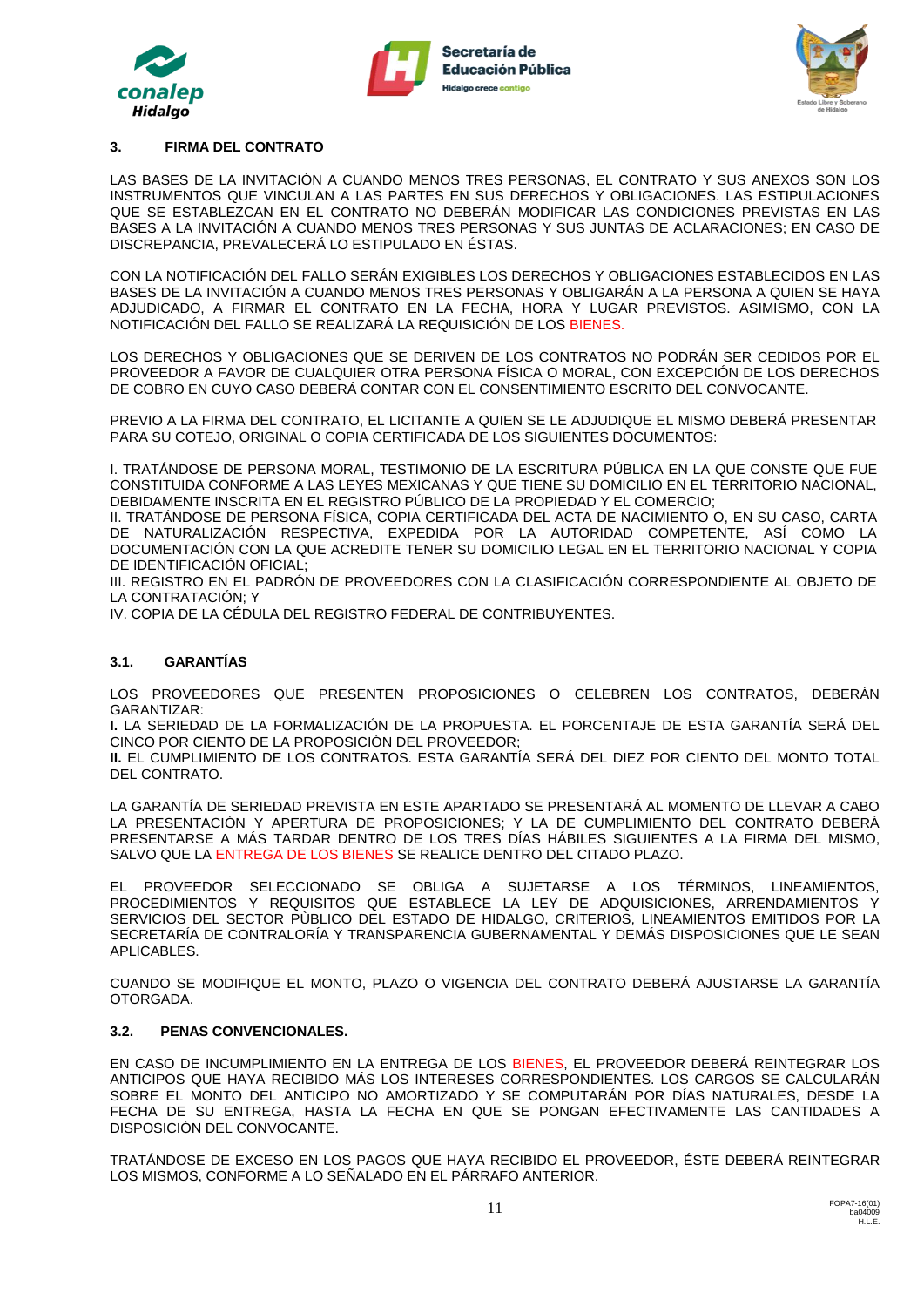





EN CASO DE RESCISIÓN DEL CONTRATO, EL PROVEEDOR DEBERÁ REINTEGRAR EL ANTICIPO Y, EN SU CASO, LOS PAGOS PROGRESIVOS QUE HAYA RECIBIDO MÁS LOS INTERESES PACTADOS EN EL CONTRATO. LOS INTERESES SE CALCULARÁN SOBRE EL MONTO DEL ANTICIPO NO AMORTIZADO, PAGOS PROGRESIVOS EFECTUADOS Y SE COMPUTARÁN POR DÍAS NATURALES DESDE LA FECHA DE SU ENTREGA HASTA LA FECHA EN QUE SE PONGAN EFECTIVAMENTE LAS CANTIDADES A DISPOSICIÓN DEL CONVOCANTE.

LA ENTREGA EXTEMPORÁNEA DE LOS BIENES SE PENALIZARÁ CON EL 3 (TRES) AL MILLAR POR CADA DÍA NATURAL DE DEMORA SOBRE EL IMPORTE DE LOS BIENES Y SERÁN DETERMINADAS EN RAZÓN DE LOS BIENES, NO ENTREGADOS OPORTUNAMENTE A PARTIR DE LA FECHA LÍMITE SEÑALADA PARA LA ENTREGA.

LOS PROVEEDORES, ESTÁN OBLIGADOS A RESPONDER DE LOS DEFECTOS Y VICIOS OCULTOS DE LOS BIENES, ASÍ COMO DE CUALQUIER OTRA RESPONSABILIDAD EN QUE HUBIEREN INCURRIDO, EN LOS TÉRMINOS SEÑALADOS EN EL CONTRATO Y EL CÓDIGO CIVIL PARA EL ESTADO DE HIDALGO.

LOS PROVEEDORES CUBRIRÁN LAS CUOTAS COMPENSATORIAS QUE, CONFORME A LA LEY DE LA MATERIA, PUDIEREN ESTAR SUJETAS LAS IMPORTACIONES DE BIENES OBJETO DEL CONTRATO Y EN ESTOS CASOS, NO PROCEDERÁN INCREMENTOS A LOS PRECIOS PACTADOS, NI CUALQUIER OTRA MODIFICACIÓN AL CONTRATO.

EL CONVOCANTE POR CONDUCTO DEL SERVIDOR PÚBLICO QUE SUSCRIBIÓ EL CONTRATO RESPECTIVO, RESCINDIRÁ ADMINISTRATIVAMENTE EL CONTRATO EN CASO DE INCUMPLIMIENTO DE LAS OBLIGACIONES A CARGO DEL PROVEEDOR. SI PREVIAMENTE A LA CONCLUSIÓN DEL PROCEDIMIENTO DE RESCISIÓN DEL CONTRATO, SE HICIERE ENTREGA DE LOS BIENES, EL PROCEDIMIENTO INICIADO QUEDARÁ SIN EFECTO, PREVIA ACEPTACIÓN Y VERIFICACIÓN DEL CONVOCANTE DE QUE CONTINÚA VIGENTE LA NECESIDAD DE LOS MISMOS, APLICANDO, EN SU CASO, LAS PENAS CONVENCIONALES POR EL RETRASO.

ESTOS PROCEDIMIENTOS ADMINISTRATIVOS, SERÁN SIN PERJUICIO DE LAS ACCIONES QUE JUDICIALMENTE SE HAGAN VALER ANTE LOS TRIBUNALES COMPETENTES.

## **4. INCONFORMIDADES**

LA INCONFORMIDAD DEBERÁ PRESENTARSE POR ESCRITO, DIRECTAMENTE EN LAS OFICINAS DEL ÓRGANO INTERNO DE CONTROL DEL COLEGIO DE EDUCACION PROFESIONAL TECNICA DEL ESTADO DE HIDALGO UBICADAS EN: CIRCUITO EX HACIENDA DE LA CONCEPCION LOTE 17, SAN JUAN TILCUAUTLA, MPIO. SAN AGUSTIN TLAXIACA HGO. C.P 42160, O BIEN EN LA SECRETARÍA DE CONTRALORÍA, UBICADAS EN EL BOULEVARD LUIS DONALDO COLOSIO, LOTE 1 NÚMERO 204, COL. LUIS DONALDO COLOSIO, C.P. 42080, PACHUCA DE SOTO, HIDALGO, O A TRAVÉS DE LOS MEDIOS ELECTRÓNICOS QUE MEDIANTE DISPOSICIONES DE CARÁCTER ADMINISTRATIVO ESTABLEZCA LA CONTRALORÍA, DE ACUERDO A LO DISPUESTO EN EL ARTÍCULO 88 DE LA LEY.

**EL COMITÉ**

PRESIDENTE

**SECRETARIO** 

\_\_\_\_\_\_\_\_\_\_\_\_\_\_\_\_\_\_\_\_\_\_\_\_\_\_\_\_ ARMANDO HERNÁNDEZ TELLO DIRECTOR GENERAL DEL CONALEP HIDALGO

ASESOR

\_\_\_\_\_\_\_\_\_\_\_\_\_\_\_\_\_\_\_\_\_\_\_\_\_\_\_\_ GERMÁN HERNÁNDEZ PÉREZ DIRECTOR DE ADMINISTRACIÓN DE LOS RECURSOS DEL CONALEP HIDALGO

VOCAL

CLAUDIA ESTRADA VAZQUEZ REPRESENTANTE DEL AREA JURIDICA DEL CONALEP HIDALGO

\_\_\_\_\_\_\_\_\_\_\_\_\_\_\_\_\_\_\_\_\_\_\_\_\_\_\_\_\_\_\_\_\_\_\_\_\_\_\_

\_\_\_\_\_\_\_\_\_\_\_\_\_\_\_\_\_\_\_\_\_\_\_\_\_\_\_\_ GUADALUPE ORTIZ ARTEAGA DIRECTORA DE PLANEACIÓN Y EVALUACIÓN DEL CONALEP HIDALGO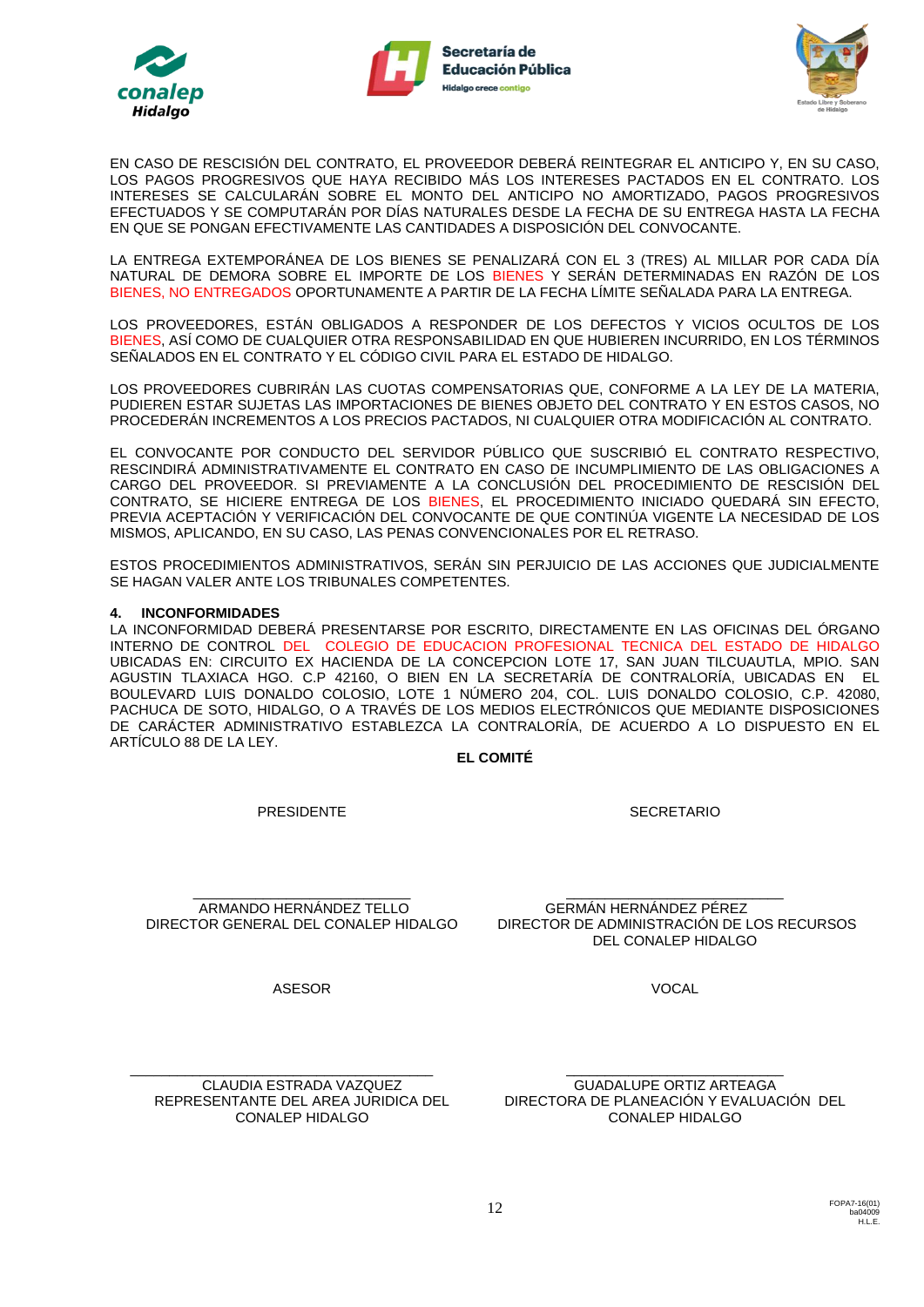





# **ANEXO N° 1**

# **COLEGIO DE EDUCACIÓN PROFESIONAL TECNICA DEL ESTADO DE HIDALGO INVITACIÓN A CUANDO MENOS TRES PERSONAS Nº CONALEP 01/2018**

27 DE AGOSTO DE 2018.

|                | <b>OTROS MATERIALES Y ARTICULOS DE CONSTRUCCION Y REPARACION</b> |                            |                 |                |                 |                |
|----------------|------------------------------------------------------------------|----------------------------|-----------------|----------------|-----------------|----------------|
| <b>PARTID</b>  |                                                                  | <b>UNIDAD</b><br><b>DE</b> |                 | <b>PRECIO</b>  | <b>PRECIO</b>   | Suma de        |
| A              | <b>ARTICULOS DESCRIPCION</b>                                     | <b>MEDIDA</b>              | <b>CANTIDAD</b> | <b>SIN IVA</b> | CON IVA         | <b>IMPORTE</b> |
| $\mathbf{1}$   | EXTENSIONES PARA PINTAR SIN RODILLOS 3 MTS.                      | PIEZA                      | $\overline{2}$  |                |                 |                |
| $\overline{2}$ | FORMAICA BLANCA DE 1.22 X 2.44                                   | <b>HOJA</b>                | $\mathbf{1}$    |                |                 |                |
| 3              | FORMAICA COLOR MADERA DE 1.22 X 2.44                             | <b>HOJA</b>                | $\mathbf{1}$    |                |                 |                |
| 4              | LIJA PARA ESMERIL FINA                                           | PIEZA                      | 5               |                |                 |                |
| 5              | LIJA PARA ESMERIL MEDIANA                                        | PIEZA                      | 5               |                |                 |                |
| 6              | LIJAS DE AGUA DE 180                                             | PIEZA                      | 60              |                |                 |                |
| $\overline{7}$ | LIJAS DE AGUA DE 220                                             | PIEZA                      | 15              |                |                 |                |
| 8              | PEGAMENTO AMARILLO DE 1 LITRO                                    | PIEZA                      | 3               |                |                 |                |
| 9              | PEGAMENTO BLANCO PARA MADERA                                     | <b>LITRO</b>               | 3               |                |                 |                |
| 10             | PINTURA ESMALTE COLOR BLANCO OSTION                              | <b>CUBETA</b>              | $\overline{7}$  |                |                 |                |
| 11             | PINTURA ESMALTE COLOR COLOR GRIS CLARO                           | <b>CUBETA</b>              | 10              |                |                 |                |
| 12             | PINTURA ESMALTE COLOR GRIS CLARO                                 | <b>CUBETA</b>              | $\overline{2}$  |                |                 |                |
| 13             | PINTURA ESMALTE COLOR NEGRO BRILLANTE                            | GALON                      | 9               |                |                 |                |
| 14             | PINTURA ESMALTE COLOR VERDE BOSQUE                               | <b>GALON</b>               | $\overline{7}$  |                |                 |                |
| 15             | PINTURA ESMALTE COLOR VERDE ESMERALDA                            | GALON                      | $\overline{2}$  |                |                 |                |
| 16             | PINTURA ESMALTE COLOR VERDE PISTACHE                             | GALON                      | 3               |                |                 |                |
| 17             | PINTURA PARA SEÑALAMIENTOS AZUL MARINO                           | GALON                      | 4               |                |                 |                |
| 18             | PINTURA PARA TRAFICO PESADO AMARILLO                             | <b>CUBETA</b>              | 3               |                |                 |                |
| 19             | PINTURA PARA TRAFICO PESADO AMARILLO                             | GALON                      | 6               |                |                 |                |
| 20             | PINTURA VINILICA AZUL REY                                        | LITRO                      | $\overline{2}$  |                |                 |                |
| 21             | PINTURA VINILICA BLANCO AMANECER                                 | <b>CUBETA</b>              | 15              |                |                 |                |
| 22             | PINTURA VINILICA BLANCO OSTION                                   | <b>CUBETA</b>              | $\overline{7}$  |                |                 |                |
| 23             | PINTURA VINILICA GRIS AZUL                                       | <b>CUBETA</b>              | 11              |                |                 |                |
| 24             | PINTURA VINILICA OCRE                                            | GALON                      | $\overline{2}$  |                |                 |                |
| 25             | PINTURA VINILICA VERDE BOSQUE                                    | LITRO                      | 4               |                |                 |                |
| 26             | RODILLOS PACHON GRANDE                                           | PIEZA                      | 34              |                |                 |                |
| 27             | THINER AMERICANO                                                 | LITRO                      | 100             |                |                 |                |
| 28             | THINER ESTANDAR                                                  | <b>LITRO</b>               | 220             |                |                 |                |
|                |                                                                  |                            |                 |                | <b>SUBTOTAL</b> | \$0.00         |

TOTAL \$0.00

IVA \$0.00

**NOTA: SE SOLICITA CATALOGO DE ARTICULOS A OFERTAR, ASI COMO MUESTRAS FISICAS DE LAS PINTURAS.** 

**LOS LICITANTES PARTICIPANTES DEBERÁN RESPETAR LO SOLICITADO EN ESTE ANEXO E INDICAR EN SU OFERTA LOS SIGUIENTES DATOS.**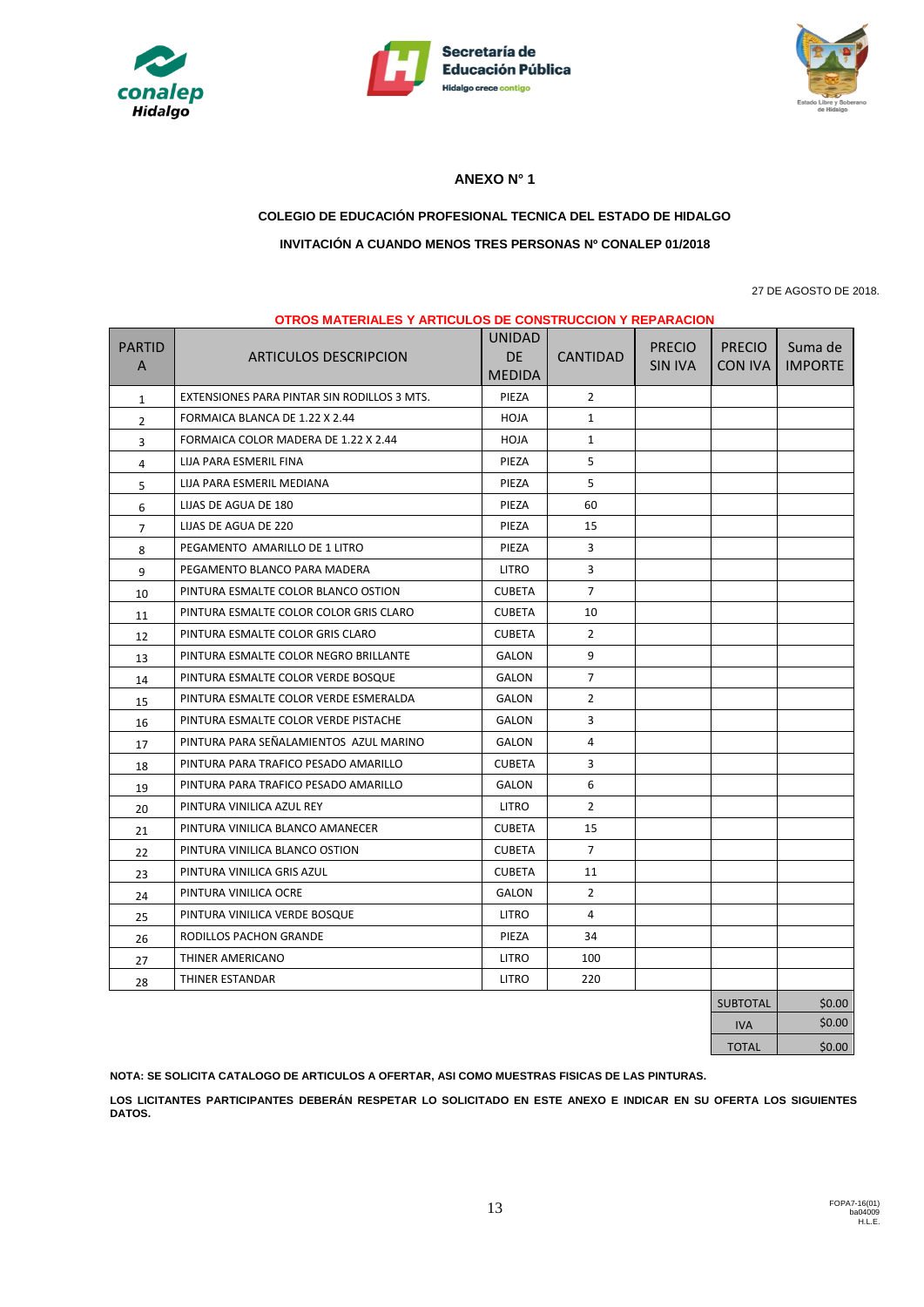





**CONDICIONES DE PAGO: \_\_\_\_\_\_\_\_\_\_\_\_\_\_\_\_ VIGENCIA DE LA COTIZACIÓN: \_\_\_\_\_\_\_\_\_\_\_\_\_\_\_ PLAZO Y CONDICIONES DE ENTREGA: GARANTÍA DE LOS BIENES:** LUGAR DE ENTREGA:

## **ANEXO Nº 2**

#### **REPRESENTACIÓN LEGAL**

## **COLEGIO DE EDUCACIÓN PROFESIONAL TECNICA DEL ESTADO DE HIDALGO**

#### **INVITACIÓN A CUANDO MENOS TRES PERSONAS Nº CONALEP 01/2018**

(Nombre) , manifiesto bajo protesta de decir verdad, que los datos aquí asentados, son ciertos y han sido debidamente verificados, así como que cuento con facultades suficientes para suscribir la proposición en la presente invitación a cuando menos tres personas, a nombre y representación de:

| Registro Federal de Contribuyentes:                                                                                            |                                                        |  |  |  |  |  |  |
|--------------------------------------------------------------------------------------------------------------------------------|--------------------------------------------------------|--|--|--|--|--|--|
| CURP:                                                                                                                          |                                                        |  |  |  |  |  |  |
| Domicilio.-                                                                                                                    |                                                        |  |  |  |  |  |  |
| Calle y Número:                                                                                                                |                                                        |  |  |  |  |  |  |
| Colonia:                                                                                                                       | Delegación o Municipio:                                |  |  |  |  |  |  |
| Código Postal:                                                                                                                 | Entidad Federativa:                                    |  |  |  |  |  |  |
| Teléfonos:                                                                                                                     | Fax:                                                   |  |  |  |  |  |  |
| Correo Electrónico:                                                                                                            |                                                        |  |  |  |  |  |  |
| Fecha:<br>No. de la Escritura Pública en la que consta su acta constitutiva:                                                   |                                                        |  |  |  |  |  |  |
| Nombre, Número y Lugar del Notario Público ante el cual se dio fe de la misma:                                                 |                                                        |  |  |  |  |  |  |
| Inscrita en el Registro Público de la Propiedad y del Comercio, bajo el n°. tomo - libro --, sección ----, fecha ------------- |                                                        |  |  |  |  |  |  |
| Relación de Accionistas.-<br>Apellido Paterno:                                                                                 | Apellido Materno:<br>Nombre(s):                        |  |  |  |  |  |  |
| Descripción del Objeto Social:                                                                                                 |                                                        |  |  |  |  |  |  |
| Reformas al Acta Constitutiva:                                                                                                 |                                                        |  |  |  |  |  |  |
|                                                                                                                                |                                                        |  |  |  |  |  |  |
| Nombre del Apoderado o Representante:                                                                                          |                                                        |  |  |  |  |  |  |
| Datos del documento mediante el cual acredita su personalidad y facultades.-                                                   |                                                        |  |  |  |  |  |  |
| Escritura Pública Número:                                                                                                      | Fecha:                                                 |  |  |  |  |  |  |
| Nombre, Número y Lugar del Notario Público ante el cual se otorgó:                                                             |                                                        |  |  |  |  |  |  |
|                                                                                                                                | del 201 $\_$<br>$de \fbox{$\quad$<br>$a \qquad \qquad$ |  |  |  |  |  |  |

Protesto lo necesario. \_\_\_\_\_\_\_\_\_\_\_\_\_\_\_\_\_\_\_\_\_\_\_\_\_\_\_\_\_\_\_\_\_\_\_\_\_\_\_\_\_

**Nombre y Firma del Representante Legal**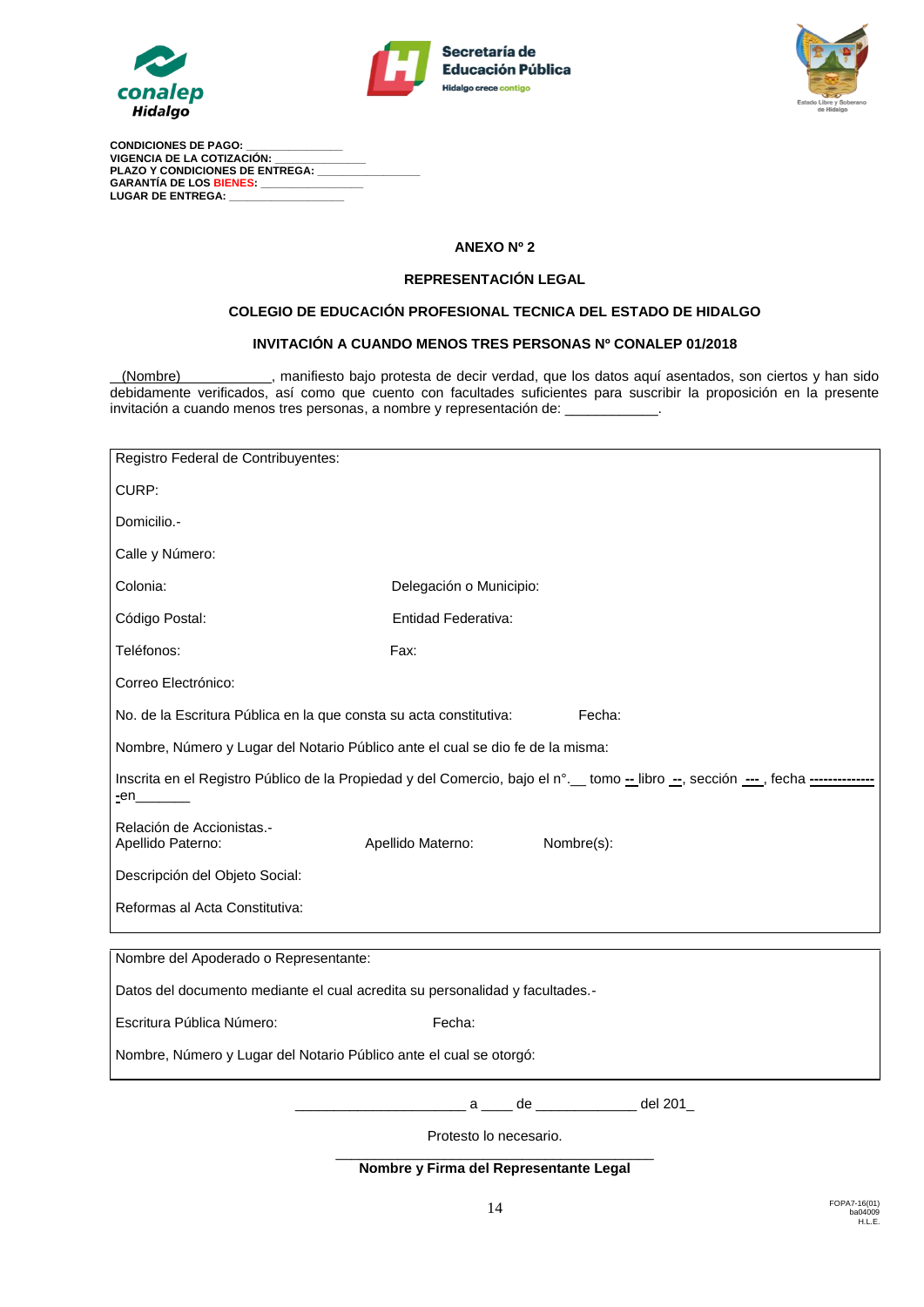





**ANEXO Nº 3**

# **DECLARACIÓN DE INTEGRIDAD**

# **COLEGIO DE EDUCACIÓN PROFESIONAL TECNICA DEL ESTADO DE HIDALGO**

# **INVITACIÓN A CUANDO MENOS TRES PERSONAS Nº CONALEP 01/2018**

LUGAR Y FECHA

NOMBRE DE LA CONVOCANTE

\_\_\_\_\_\_\_\_\_\_\_\_\_\_\_\_\_\_\_\_\_\_, EN MI CARÁCTER DE REPRESENTANTE LEGAL DE \_\_\_\_\_\_\_\_\_\_\_\_\_\_\_\_\_\_\_\_\_\_\_, POR MEDIO DEL PRESENTE Y BAJO PROTESTA DE DECIR VERDAD, MANIFIESTO QUE LA EMPRESA A LA CUAL REPRESENTO, POR SÍ MISMA O A TRAVÉS DE INTERPÓSITA PERSONA, SE ABSTENDRÁ DE ADOPTAR CONDUCTAS PARA QUE LOS SERVIDORES PÚBLICOS DEL CONVOCANTE, INDUZCAN O ALTEREN LAS EVALUACIONES DE LAS PROPOSICIONES, EL RESULTADO DEL PROCEDIMIENTO, U OTROS ASPECTOS QUE OTORGUEN CONDICIONES MÁS VENTAJOSAS CON RELACIÓN A LOS DEMÁS PARTICIPANTES.

SIN OTRO PARTICULAR, LE REITERO LA SEGURIDAD DE MI MÁS ALTA Y DISTINGUIDA CONSIDERACIÓN.

# A T E N T A M E N T E

NOMBRE DEL LICITANTE.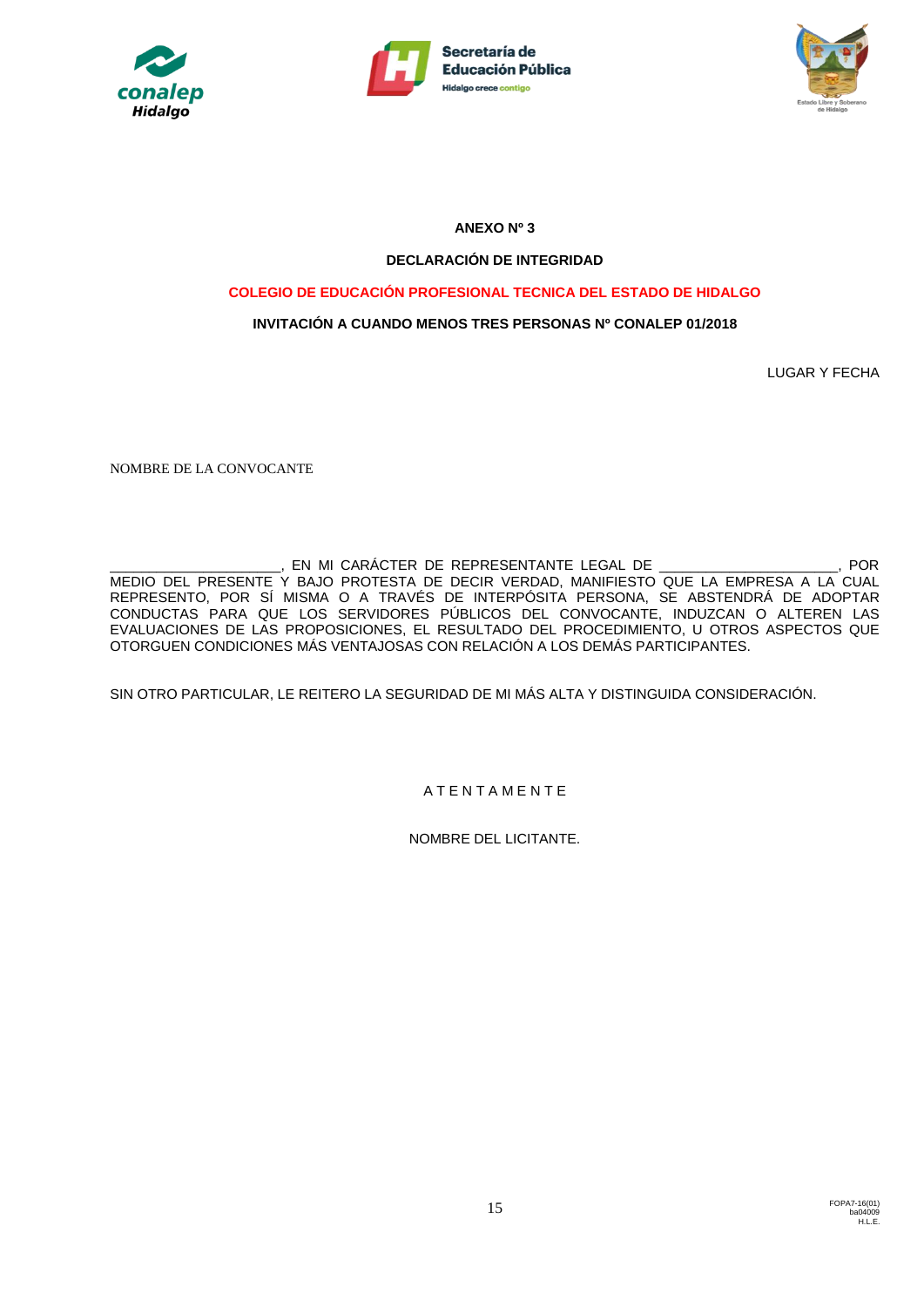





#### **ANEXO N° 4 INVITACIÓN A CUANDO MENOS TRES PERSONAS Nº CONALEP 01/2018**

**FORMATO QUE DEBERÁN PRESENTAR LOS LICITANTES QUE PARTICIPEN EN EL PROCEDIMIENTO DE CONTRATACION, EN CASO DE EXISTIR IGUALDAD DE CONDICIONES, SE DARÁ PREFERENCIA A LAS PERSONAS QUE INTEGREN EL SECTOR DE MICRO, PEQUEÑAS Y MEDIANAS EMPRESAS EN EL ESTADO.**

\_\_\_\_\_\_\_\_\_\_\_\_\_\_de\_\_\_\_\_\_\_\_\_\_de\_\_\_\_\_\_\_\_\_\_

P r e s e n t e

\_\_\_\_\_\_\_\_\_\_\_\_\_\_\_\_\_\_\_\_\_\_\_\_\_\_\_

Me refiero al procedimiento de invitación a cuando menos tres personas No. \_\_\_\_\_\_\_\_\_\_\_\_\_\_\_\_\_\_\_\_\_\_\_\_\_\_\_\_\_\_\_ en el que mi representada, la empresa\_\_\_\_\_\_\_\_\_\_\_\_\_\_\_\_\_\_\_\_\_\_\_\_\_\_\_\_\_\_\_\_\_\_\_ participa a través de la proposición que se contiene en el presente sobre.

Sobre el particular, y en términos de lo previsto por la Ley de Adquisiciones, Arrendamientos y Servicios del Sector Público del Estado de Hidalgo, declaro bajo protesta de decir verdad, que mi representada pertenece al sector \_\_\_\_\_(6)\_\_\_\_\_, cuenta con \_\_\_\_(7)\_\_\_\_ empleados de planta registrados ante el IMSS y con \_\_\_\_\_\_\_(8)\_\_\_\_\_\_\_\_ personas subcontratadas y que el monto de las ventas anuales de mi representada es de \_\_\_\_\_\_\_\_(9)\_\_\_\_\_\_\_\_ obtenido en el ejercicio fiscal correspondiente a la última declaración anual de impuestos federales. Considerando lo anterior, mi representada se encuentra en el rango de una empresa \_\_\_\_\_\_\_(10)\_\_\_\_\_\_\_, atendiendo a lo siguiente:

| Estratificación |               |              |           |            |  |  |  |  |  |
|-----------------|---------------|--------------|-----------|------------|--|--|--|--|--|
| Tamaño          | <b>Sector</b> | de<br>Rango  | Rango de  | Tope       |  |  |  |  |  |
| (10)            | (6)           | de<br>número | monto de  | máximo     |  |  |  |  |  |
|                 |               | trabajadores | ventas    | combinado* |  |  |  |  |  |
|                 |               | $(7) + (8)$  | anuales   |            |  |  |  |  |  |
|                 |               |              | (mdp) (9) |            |  |  |  |  |  |
| Micro           | Todas         | Hasta 10     | Hasta \$4 | 4.6        |  |  |  |  |  |
| Pequeña         | Comercio      | 11<br>Desde  | Desde     | 93         |  |  |  |  |  |
|                 |               | hasta 30     | \$4.01    |            |  |  |  |  |  |
|                 |               |              | hasta     |            |  |  |  |  |  |
|                 |               |              | \$100     |            |  |  |  |  |  |
|                 | Industria     | 11<br>Desde  | Desde     | 95         |  |  |  |  |  |
|                 | ٧             | hasta 50     | \$4.01    |            |  |  |  |  |  |
|                 | Servicios     |              | hasta     |            |  |  |  |  |  |
|                 |               |              | \$100     |            |  |  |  |  |  |
| Mediana         | Comercio      | 31<br>Desde  | Desde     | 235        |  |  |  |  |  |
|                 |               | hasta 100    | \$100.01  |            |  |  |  |  |  |
|                 | Servicios     | 51<br>Desde  | hasta     |            |  |  |  |  |  |
|                 |               | hasta 100    | \$250     |            |  |  |  |  |  |
|                 | Industria     | 51<br>Desde  | Desde     | 250        |  |  |  |  |  |
|                 |               | hasta 250    | \$100.01  |            |  |  |  |  |  |
|                 |               |              | hasta     |            |  |  |  |  |  |
|                 |               |              | \$250     |            |  |  |  |  |  |

\*Tope Máximo Combinado= (Trabajadores) x 10% + (Ventas Anuales) x 90%)

(7) (8) El número de trabajadores será el que resulte de la sumatoria de los puntos (7) y (8)

(10) El tamaño de la empresa se determina a partir del puntaje obtenido conforme a la siguiente fórmula: Puntaje de la empresa= (Número de trabajadores) x 10% + (Monto de Ventas Anuales) x 90% el cual debe ser igual o menor al Tope Máximo Combinado

Asimismo, manifiesto, bajo protesta de decir verdad, que el Registro Federal de Contribuyentes de mi representada es\_\_\_\_\_\_\_\_\_\_\_\_\_\_\_\_\_\_\_\_\_\_ y que el Registro Federal de Contribuyentes del (los) fabricante(s) de los bienes que integran mi oferta, es (son) \_\_\_\_\_\_\_\_\_\_\_\_\_\_\_\_\_\_\_\_\_\_\_\_.

**ATENTAMENTE**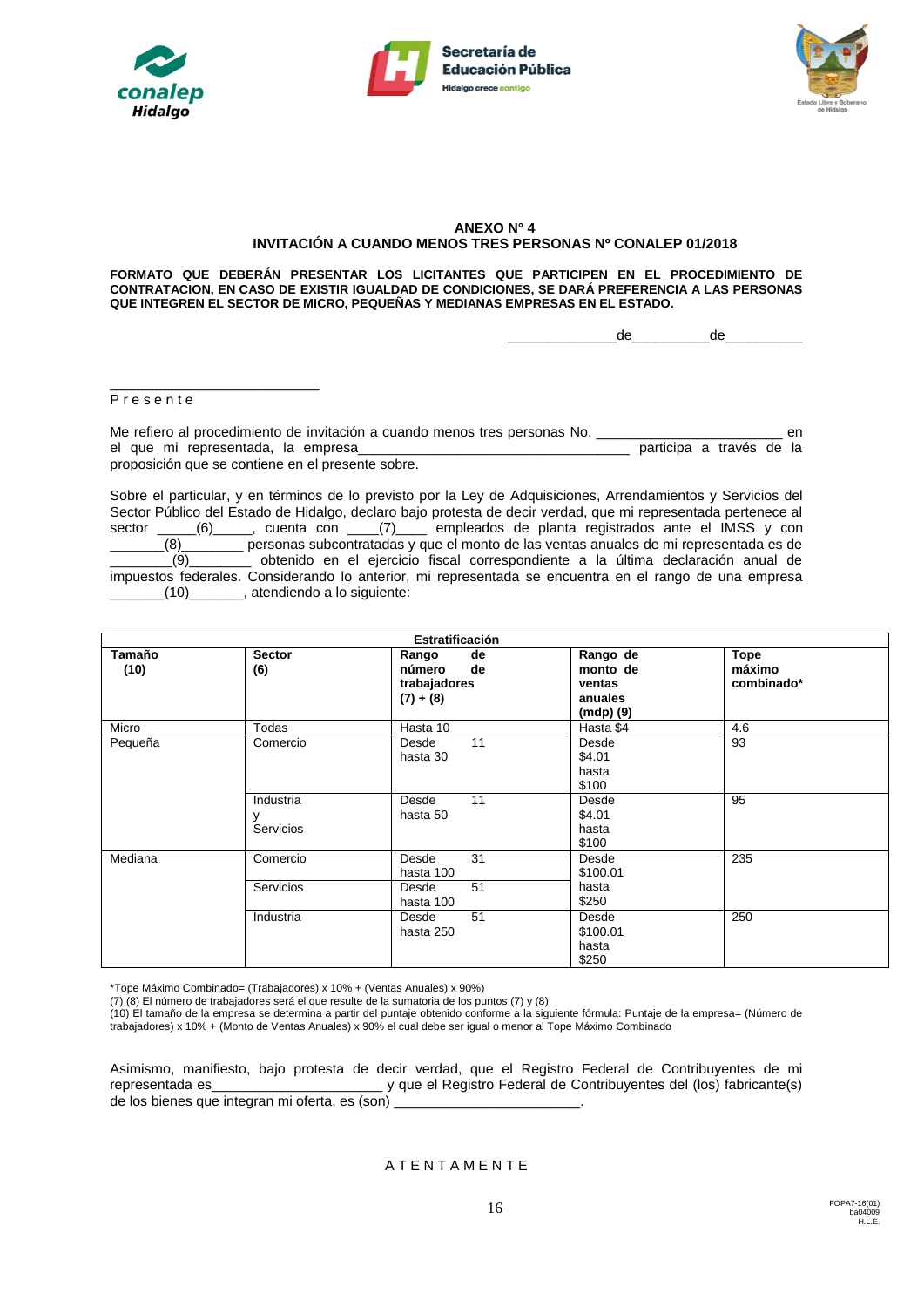



\_\_\_\_\_\_\_\_\_\_\_\_\_\_\_\_\_\_\_\_\_\_\_\_\_\_\_\_\_\_\_\_\_\_\_\_\_\_\_\_\_



## **ANEXO N° 5**

#### **MODELO DE CONTRATO INVITACIÓN A CUANDO MENOS TRES PERSONAS Nº CONALEP 01/2018**

CONTRATO DE **COMPRA VENTA** QUE CELEBRAN, POR UNA PARTE, EL MUNICIPIO DE\_\_\_\_\_\_\_\_\_\_\_\_\_\_\_\_\_\_\_, REPRESENTADO EN ESTE ACTO POR EL \_\_\_\_\_\_\_\_\_\_\_\_\_\_\_\_\_\_\_\_\_\_\_\_\_\_\_\_\_\_\_\_\_\_\_\_**,** EN SU CARACTER DE PRESIDENTE MUNICIPAL, A QUIEN EN LO SUCESIVO SE LE DENOMINARÁ **"MUNICIPIO";** Y POR LA OTRA, **----------- ---------------------------------------------------------------------------.** REPRESENTADA POR EL **-------------------------------------------------- -----** EN SU CARÁCTER DE **REPRESENTANTE LEGAL** A QUIEN EN LO SUCESIVO SE LE DENOMINARÁ "EL PROVEEDOR", AL TENOR DE LAS SIGUIENTES:

## **DECLARACIONES**

# **I.- DE "EL MUNICIPIO"**

- **A)** QUE DE CONFORMIDAD CON LOS ARTÍCULOS 23, 115 Y 116 DE LA CONSTITUCIÓN POLÍTICA DEL ESTADO DE HIDALGO, ES UNA INSTITUCIÓN CON PERSONALIDAD JURÍDICO- POLÍTICA Y TERRITORIO DETERMINADO, DOTADO DE FACULTADES PARA ATENDER LAS NECESIDADES DE SU NÚCLEO DE POBLACIÓN, PARA LO CUAL MANEJARÁ SU PATRIMONIO CONFORME A LAS LEYES EN LA MATERIA Y ELEGIRÁ DIRECTAMENTE A SUS AUTORIDADES.
- **B)** QUE DE CONFORMIDAD CON EL ARTÍCULO 9 DE LA LEY ORGÁNICA MUNICIPAL DEL ESTADO DE HIDALGO, EL AYUNTAMIENTO PODRÁ ADQUIRIR BIENES, EN CUALQUIERA DE LAS FORMAS PREVISTAS POR LA LEY DENTRO DE SU JURISDICCIÓN.
- **C)** QUE DE CONFORMIDAD CON LA LEY ORGÁNICA MUNICIPAL DEL ESTADO DE HIDALGO, EL PRESIDENTE MUNICIPAL, TENDRÁ FACULTADES PARA PROPONER, DE ACUERDO CON LAS NECESIDADES ADMINISTRATIVAS Y CON LA DISPONIBILIDAD DE RECURSOS FINANCIEROS, LAS DEPENDENCIAS QUE SEAN INDISPENSABLES PARA LA BUENA MARCHA DE LOS SERVICIOS PÚBLICOS. Y QUE CUENTA CON LA FACULTAD LEGAL PARA SUSCRIBIR EL PRESENTE INSTRUMENTO, DE CONFORMIDAD CON LA FRACCIÓN LIII DEL ARTÍCULO 52 DE LA LEY ANTES INDICADA.
- **D)** QUE EN SU ESTRUCTURA ORGÁNICA CUENTA CON LA HACIENDA MUNICIPAL, LA CUAL TIENE POR OBJETO OBTENER LOS RECURSOS FINANCIEROS NECESARIOS, PARA PROVEER A LOS GASTOS ORDINARIOS Y EXTRAORDINARIOS DEL MUNICIPIO.
- E) QUE DE ACUERDO CON EL PROGRAMA NORMAL DE ADQUISICIONES, ARRENDAMIENTOS Y PRESTACIÓN DE SERVICIOS, SE CONSIDERA PROCEDENTE EFECTUAR LA ADQUISICIÓN DE \_\_\_\_\_\_\_\_\_\_\_\_\_\_\_\_\_\_\_ PARA LA OBRA:<br>EN ESTE MUNICIPIO. CON CLAVE DE OBRA: CON RECURSOS \_\_\_\_\_\_\_\_\_\_\_\_\_\_\_\_\_\_\_\_\_\_\_ EN ESTE MUNICIPIO, CON CLAVE DE OBRA: \_\_\_\_\_\_\_\_\_\_\_\_\_\_\_\_. CON RECURSOS AUTORIZADOS MEDIANTE OFICIO DE VALIDACIÓN NO. \_\_\_\_\_\_\_\_\_\_\_\_\_\_\_\_\_\_\_\_\_\_\_\_\_\_\_\_\_ DE FECHA \_\_ BAJO LA MODALIDAD DE EJECUCIÓN DE ADMINISTRACIÓN DIRECTA.
- F) QUE CUENTA CON RECURSOS SUFICIENTES PARA CUBRIR EL IMPORTE DEL PRESENTE CONTRATO, AUTORIZADOS POR\_\_\_\_\_\_\_\_\_\_\_\_\_\_\_\_\_\_\_\_\_\_ MEDIANTE OFICIO No. \_\_\_\_\_\_\_\_\_\_\_\_\_\_\_\_\_ DE FECHA\_
- G) QUE UNA VEZ CUMPLIDOS LOS REQUISITOS FIJADOS PARA EL EJERCICIO DE LOS RECURSOS A EFECTO DE LLEVAR ADELANTE EL CUMPLIMIENTO DEL PROGRAMA, SE PROCEDIÓ A LA ADJUDICACIÓN DEL CONTRATO MEDIANTE EL PROCEDIMIENTO DE **\_\_\_\_\_\_** SANCIONADO POR EL COMITÉ DE ADQUISICIONES, ARRENDAMIENTOS Y SERVICIOS DEL SECTOR PÚBLICO DEL MUNICIPIO DE \_\_\_\_\_\_\_\_\_\_\_\_\_\_\_, HIDALGO.

H) QUE SEÑALA COMO DOMICILIO, ESTADO DE HIDALGO. C.P.

# **II. DEL "PROVEEDOR"**

**A)** QUE ES UNA SOCIEDAD ANÓNIMA, (SI ES LA SOCIEDAD EN COMANDITA POR ACCIONES O SIMPLE, EN NOMBRE COLECTIVO ETC.)....... LEGALMENTE CONSTITUIDA DE CONFORMIDAD CON LAS LEYES MEXICANAS COMO LO DEMUESTRA CON EL ACTA CONSTITUTIVA N° **--------------**VOLUMEN **--------** LIBRO **-----** OTORGADA ANTE LA FE DEL **----------------------------------------------------------------** NOTARIO PÚBLICO N° **---------**EN EJERCICIO EN LA CIUDAD DE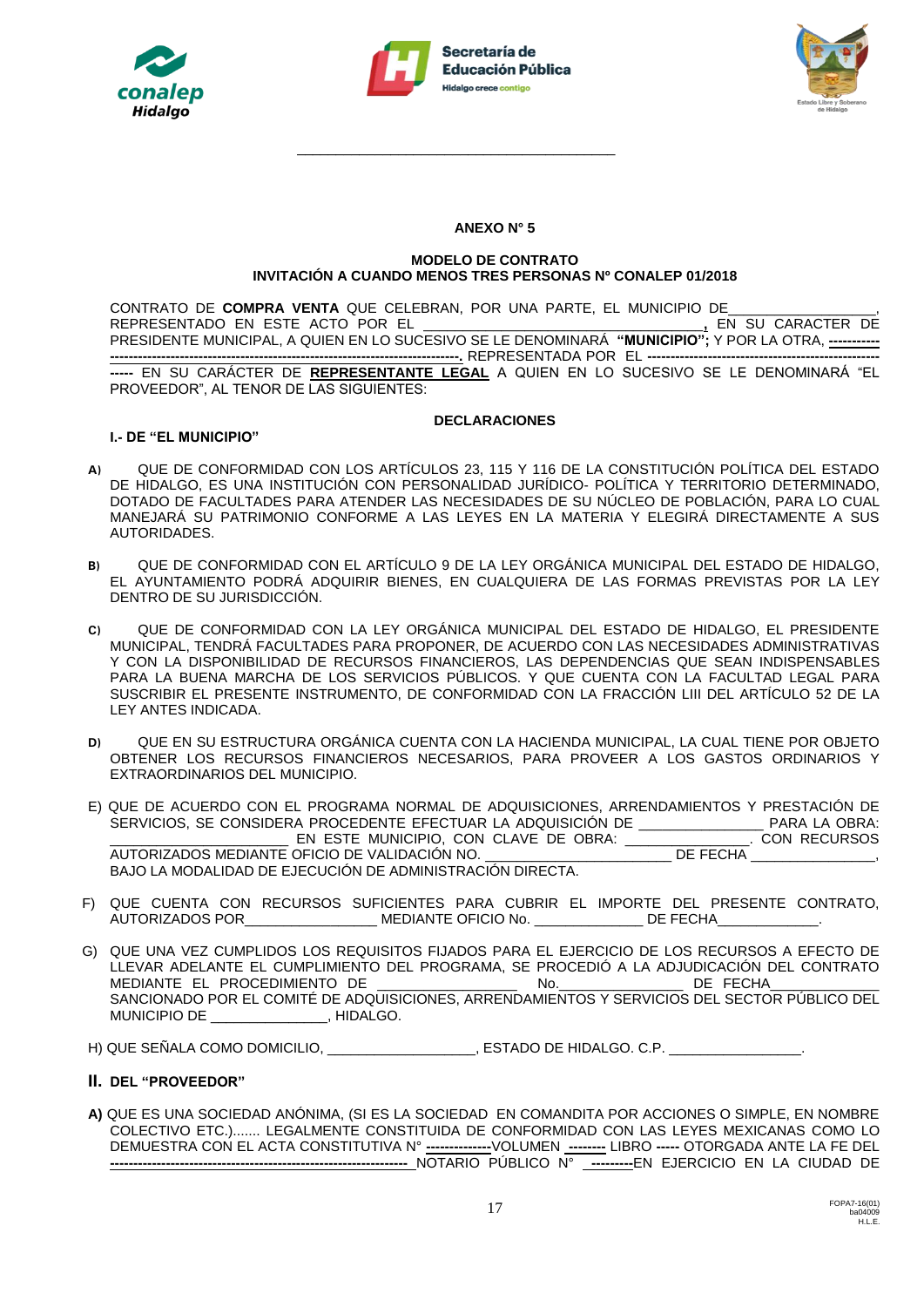





**\_\_\_\_\_\_\_\_\_\_, HGO.,** LA CUAL SE ENCUENTRA INSCRITA EN EL REGISTRO PÚBLICO DE LA PROPIEDAD Y DEL COMERCIO, BAJO EL N°.\_\_ TOMO **--** LIBRO **--**, SECCION **---** , FECHA **------------------------**

- **B)** QUE EL **----------------------------------------** EN SU CARÁCTER DE **REPRESENTANTE LEGAL** TIENE FACULTADES PARA SUSCRIBIR EL PRESENTE INSTRUMENTO DE CONFORMIDAD CON EL PODER NOTARIAL N° **----------,** OTORGADO ANTE LA FE DEL **--------------------------------------------------** NOTARIO PÚBLICO N° **--------** DE LA CIUDAD DE **\_\_\_\_\_\_\_\_\_\_\_\_\_ HGO.**
- **C)** QUE TIENE CAPACIDAD PARA CONTRATAR Y OBLIGARSE PARA LA \_\_\_\_\_\_\_\_\_\_\_\_\_\_\_\_\_\_\_\_\_\_\_\_\_\_\_\_ QUE ESTE CONTRATO SE REFIERE Y DISPONE CON LOS ELEMENTOS Y ORGANIZACIÓN NECESARIA PARA EL SUMINISTRO DE LOS MISMOS.
- **D)** QUE CONOCE PLENAMENTE EL CONTENIDO DE LA LEY DE ADQUISICIONES, ARRENDAMIENTOS Y SERVICIOS DEL SECTOR PÚBLICO DEL ESTADO DE HIDALGO; LAS NORMAS Y DISPOSICIONES VIGENTES, RESPECTO DE LA COMPRA VENTA DE LOS BIENES REFERIDOS EN ESTE CONTRATO, COMO TAMBIÉN LAS DISPOSICIONES LEGALES TANTO DE CARÁCTER FEDERAL COMO ESTATAL APLICABLES A ESTA OPERACION.
- **E)** QUE SEÑALA COMO DOMICILIO LEGAL EL UBICADO EN **------------------------------------------------------------------------------------ -----------------**
- **F)** QUE CUENTA CON EL REGISTRO EN EL PADRÓN DE PROVEEDORES Nº **-------------**

## **III. DE LAS PARTES**

A) QUE EN ATENCIÓN A LO EXPUESTO, ESTÁN CONFORMES CON SUJETAR SUS COMPROMISOS A LOS TÉRMINOS Y CONDICIONES SIGUIENTES:

## **CLÁUSULAS**

**PRIMERA.-** QUE SE RECONOCEN LA PERSONALIDAD CON LA QUE SE OSTENTAN Y QUE NO LES HA SIDO REVOCADA NI EN FORMA ALGUNA MODIFICADA LO QUE DECLARAN BAJO PROTESTA DE DECIR VERDAD.

**SEGUNDA.-** "EL MUNICIPIO" COMPRA EN EJERCICIO DEL RECURSO SEÑALADO EN LAS DECLARACIONES Y "EL PROVEEDOR" SE OBLIGA A ENTREGAR EN PERFECTAS CONDICIONES Y DE ACUERDO A LAS ESPECIFICACIONES CONVENIDAS EN LA INVITACIÓN A CUANDO MENOS TRES PERSONAS, ANEXOS Y OFERTAS DE LA INVITACION N° **---------------------------------** DE LOS BIENES CONSISTENTES EN:

---------------------------------------------------------------------------------------------------------------------------------------------------------------------  $-1\leq i\leq n-1\leq n-1\leq n-1\leq n-1\leq n-1\leq n-1\leq n-1\leq n-1\leq n-1\leq n-1\leq n-1\leq n-1\leq n-1\leq n-1\leq n-1\leq n-1\leq n-1\leq n-1\leq n-1\leq n-1\leq n-1\leq n-1\leq n-1\leq n-1\leq n-1\leq n-1\leq n-1\leq n-1\leq n-1\leq n-1\leq n-1\leq n-1\leq n-1\leq n-1\leq n-1\leq n$ 

------------------------------------------

**TERCERA.-** "EL MUNICIPIO" CUBRIRÁ A "EL PROVEEDOR" LA CANTIDAD DE **-------------------------------------------------------**

**------------------------------------------------------------------** INCLUYE EL I.V.A. POR CONCEPTO DE PAGO DE LOS\_\_\_\_\_\_\_\_ MATERIA DEL PRESENTE CONTRATO. LOS PRECIOS PERMANECERÁN FIJOS Y NO HABRÁ ESCALATORIA ALGUNA.

**CUARTA.-** LAS PARTES RECONOCEN EXPRESAMENTE QUE EN EL PRECIO APROBADO SE ENCUENTRA INCLUIDO EL COSTO DE LOS BIENES, FLETES DE TRASLADO HASTA EL LUGAR DE ENTREGA Y LAS MANIOBRAS DE CARGA Y DESCARGA.

**QUINTA.-** LOS BIENES QUE SON OBJETO DE ESTA CONTRATACIÓN, SE AJUSTAN ESTRICTAMENTE A LAS ESPECIFICACIONES GENERALES Y TÉCNICAS QUE HAN SIDO PRESENTADAS POR **"EL MUNICIPIO"** Y ACEPTADAS POR **"EL PROVEEDOR",** PARA LA ADJUDICACIÓN DE ESTE CONTRATO, MISMAS QUE SE DETALLAN EN EL PEDIDO OFICIAL **No. -------** QUE SE AGREGAN AL PRESENTE COMO PARTE INTEGRAL DEL MISMO.

**SEXTA.- "EL MUNICIPIO"** EFECTUARÁ EL PAGO DE LA COMPRA VENTA POR CONDUCTO DE LA TESORERÍA MUNICIPAL, DE LA SIGUIENTE FORMA:

EL PAGO SERÁ REALIZADO: **-------------------------------------------------------------------------------------- \_\_\_\_\_\_\_\_\_\_\_\_\_\_\_\_\_\_\_\_\_\_\_\_\_\_\_\_\_\_\_\_\_\_\_**

**SÉPTIMA.-** EL LUGAR DE ENTREGA DE LOS BIENES OBJETO DEL PRESENTE CONTRATO SERÁ EN: **------------------- ------------------------**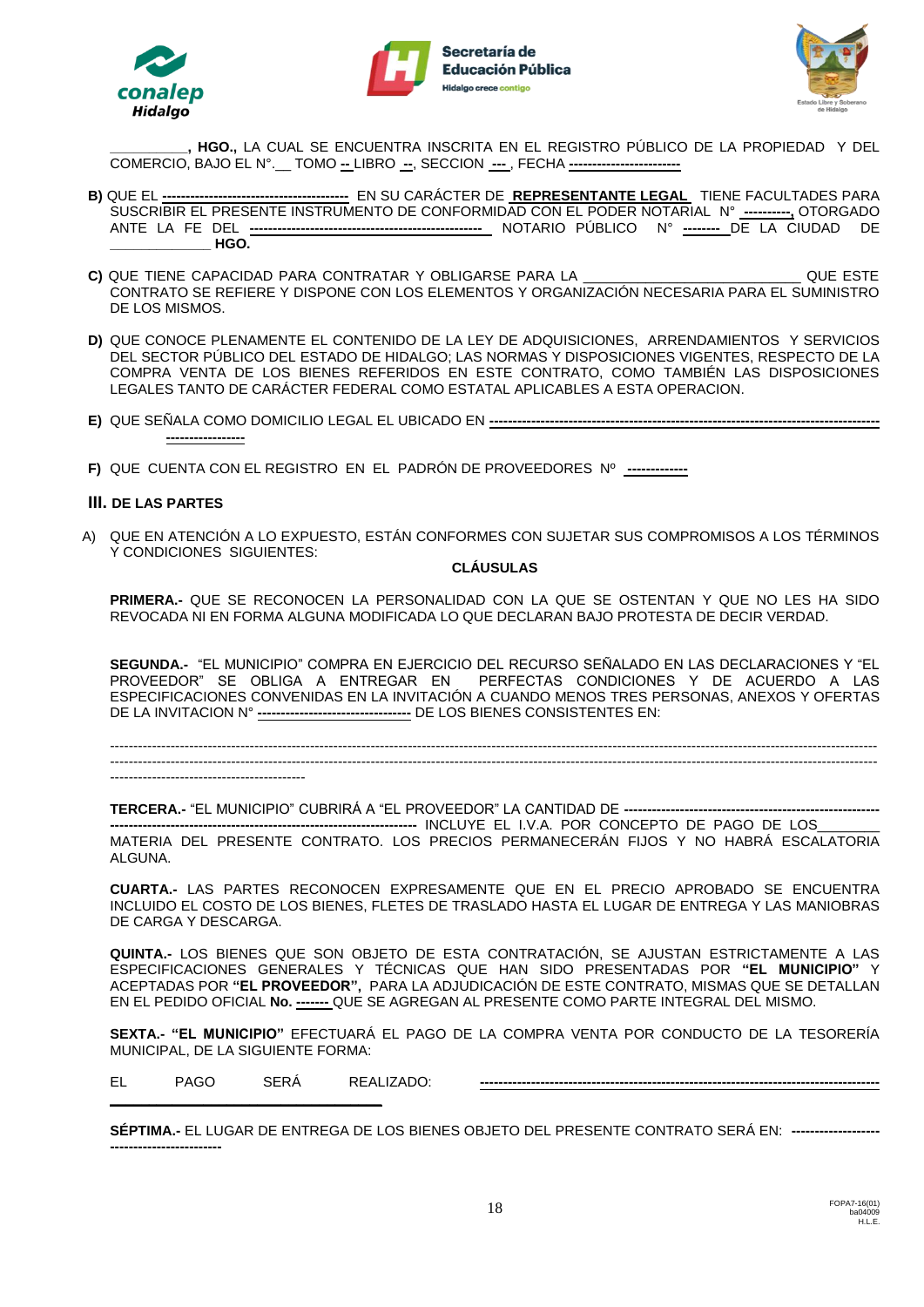





**OCTAVA.- "EL PROVEEDOR"** SE OBLIGA A REALIZAR LA ENTREGA DE \_\_\_\_\_\_\_\_\_\_\_\_\_\_\_CONFORME A LO CONVENIDO Y APROBADO POR LAS PARTES QUE FIRMAN ESTE INSTRUMENTO, ACORDANDO QUE EL PLAZO MÁXIMO PARA EFECTUAR LA ENTREGA DE LOS BIENES CONTRATADOS SERÁ ---

**NOVENA.-** "**EL PROVEEDOR"** EFECTUARÁ EL TRASLADO DE LOS BIENES OBJETO DE ESTA OPERACIÓN POR SU EXCLUSIVA CUENTA, BAJO SU RESPONSABILIDAD DEL DAÑO QUE PUEDA SUFRIR EL MISMO DURANTE EL TRASLADO.

**DÉCIMA.- "EL PROVEEDOR"** RESPONDERÁ DE LOS DEFECTOS DE MATERIALES Y MANO DE OBRA, COMPROMETIÉNDOSE A SUSTITUIRLOS POR OTROS QUE CUMPLAN CON LAS ESPECIFICACIONES DE SU OFERTA, GARANTIZANDO DICHA RESPONSABILIDAD MEDIANTE \_\_\_\_\_\_\_\_\_\_\_\_\_\_\_\_\_\_\_\_\_\_, POR UN 10% DEL IMPORTE TOTAL DEL CONTRATO, QUE TAMBIÉN RESPONDERA POR LA OPORTUNA ENTREGA DE LOS BIENES, CALIDAD Y ESPECIFICACIONES REQUERIDAS.

**DÉCIMA PRIMERA.-** PARA EL CASO DE QUE **"EL PROVEEDOR"** NO ENTREGUE LOS BIENES A ENTERA SATISFACCIÓN DE **"EL MUNICIPIO"** EN EL PLAZO PREVISTO, RETENDRÁ Y APLICARÁ EN FAVOR DEL ERARIO ESTATAL COMO PENA CONVENCIONAL EL EQUIVALENTE AL  $\qquad \qquad$ SOBRE EL PRECIO DE LOS BIENES PENDIENTES DE ENTREGAR POR CADA DÍA NATURAL DE ATRASO QUE TRANSCURRA DESDE LA FECHA FIJADA PARA SU ENTREGA O HASTA LA ENTERA SATISFACCIÓN DE **"EL MUNICIPIO"**, INDEPENDIENTEMENTE QUE PODRÁ OPTAR POR EXIGIR EL CUMPLIMIENTO.

**DÉCIMA SEGUNDA.- "EL PROVEEDOR"** SÓLO PODRÁ SER RELEVADO DEL PAGO DE LA PENA CONVENCIONAL CUANDO DEMUESTRE SATISFACTORIAMENTE A **"EL MUNICIPIO"** QUE NO LE FUE POSIBLE REALIZAR OPORTUNAMENTE EL SUMINISTRO POR CAUSAS DE FUERZA MAYOR A SU VOLUNTAD.

**DÉCIMA TERCERA.-** ESTE CONTRATO PODRÁ SER RESCINDIDO DE PLENO DERECHO POR **"EL MUNICIPIO"** SIN NECESIDAD DE RESOLUCIÓN JUDICIAL EN TÉRMINOS DEL CÓDIGO CIVIL PARA EL ESTADO DE HIDALGO Y DE LA LEY DE ADQUISICIONES, ARRENDAMIENTOS Y SERVICIOS DEL SECTOR PÙBLICO DEL ESTADO DE HIDALGO, MEDIANTE SIMPLE AVISO DADO POR ESCRITO A **"EL PROVEEDOR"** CON DERECHO A LA RESTITUCIÓN DE LAS CANTIDADES ENTREGADAS POR CONCEPTO DE ANTICIPO EN UN PLAZO NO MAYOR DE \_\_\_\_\_\_\_\_\_ DÍAS, A PARTIR DEL CUAL GENERARÁ INTERESES MORATORIOS A RAZÓN DE LOS CETES, SIN PERJUICIO DE HACER EFECTIVAS LAS PENAS PACTADAS PARA EL CASO DE INCUMPLIMIENTO, EN LOS SIGUIENTES CASOS:

- **A)** SI **"EL PROVEEDOR"** PRETENDE ENTREGAR LOS BIENES CONTRATADOS CON ESPECIFICACIONES DIFERENTES O ENTREGAR MATERIAL DAÑADO.
- **B)** POR FALTA DE CUMPLIMIENTO OPORTUNO EN LA ENTREGA DE LOS BIENES CONTRATADOS.
- **C)** POR INCUMPLIMIENTO DE CUALQUIERA DE LAS CLÁUSULAS DEL PRESENTE INSTRUMENTO.

**DÉCIMA CUARTA.-** PARA LA INTERPRETACIÓN Y CUMPLIMIENTO DE ESTE CONTRATO LAS PARTES SE SOMETEN A LA COMPETENCIA Y JURISDICCIÓN DE LAS LEYES Y LOS TRIBUNALES DEL FUERO COMÚN DEL ESTADO DE HIDALGO, SIENDO PREFERENTES PARA CONOCER LOS DEL DISTRITO JUDICIAL DE PACHUCA DE SOTO, RENUNCIANDO A CUALQUIER FUERO QUE PUDIERA CORRESPONDERLES POR RAZÓN DE SU DOMICILIO PRESENTE O FUTURO.

LAS PARTES DECLARAN QUE CONOCEN LOS ALCANCES Y EFECTOS DEL PRESENTE CONTRATO, ASÍ COMO SUS CLÁUSULAS, EN CONSECUENCIA EN ESTE ACTO, OTORGAN SU CONSENTIMIENTO PARA CELEBRARLO Y CUMPLIRLO EN CADA UNA DE SUS PARTES, QUE NO EXISTE ERROR, DOLO, VIOLENCIA, LESIÓN O MALA FE QUE LO INVALIDE.

ENTERADAS LAS PARTES DEL CONTENIDO DEL PRESENTE CONTRATO, LO FIRMAN EN LA CIUDAD DE \_\_\_\_\_\_\_\_\_\_\_\_\_\_\_\_\_\_\_\_\_\_\_, HIDALGO, EL DÍA **-------** DE **------------**DEL AÑO DOS MIL \_\_\_\_\_\_\_\_\_\_.